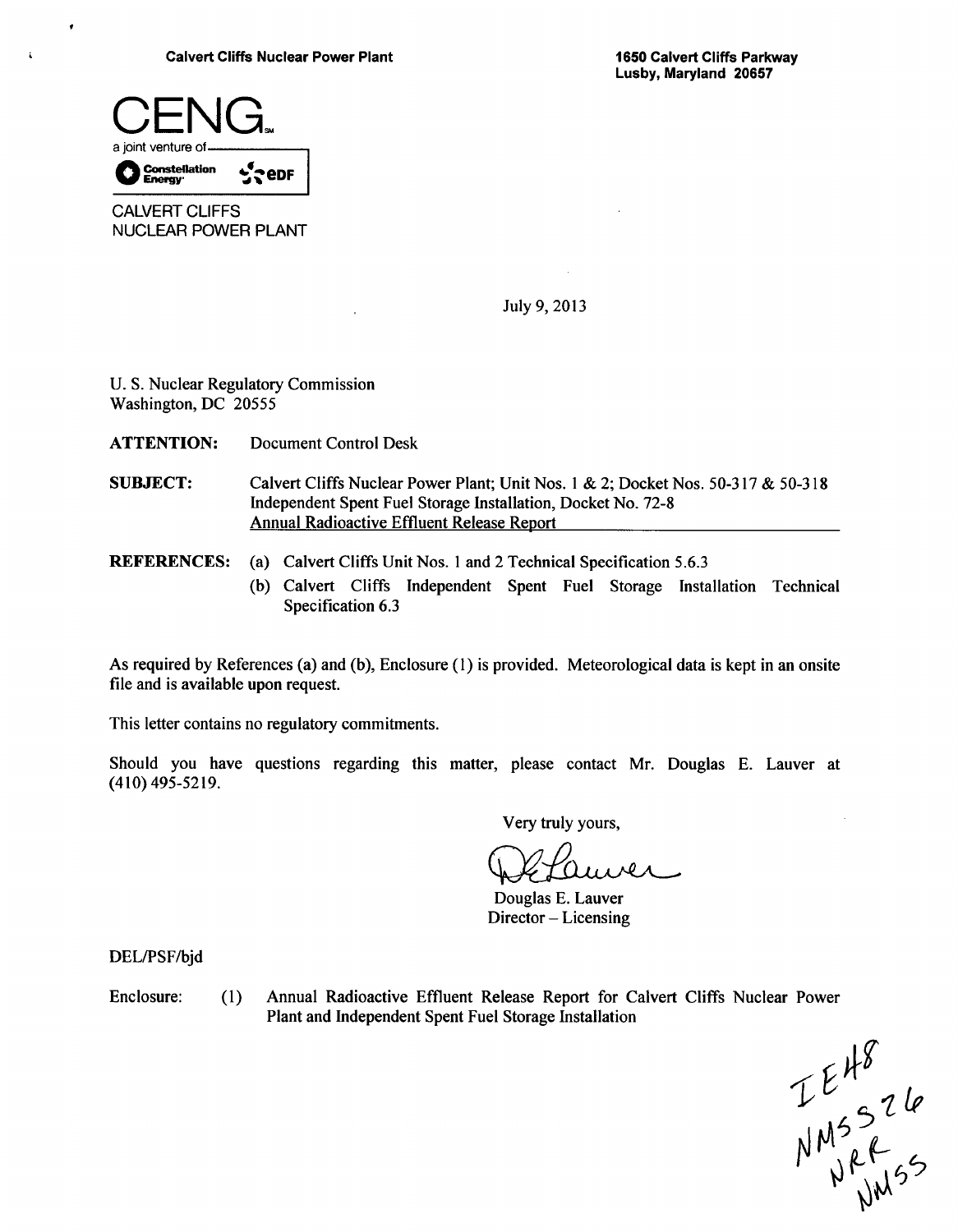Document Control Desk July 9, 2013 Page 2

 $\bullet$ 

 $\ddot{\phantom{0}}$ 

cc: N. S. Morgan, NRC S. Gray, DNR C. Haney, NRC J. Folkwein, ANI

#### (Without Enclosure)

W. M. Dean, NRC Resident Inspector, NRC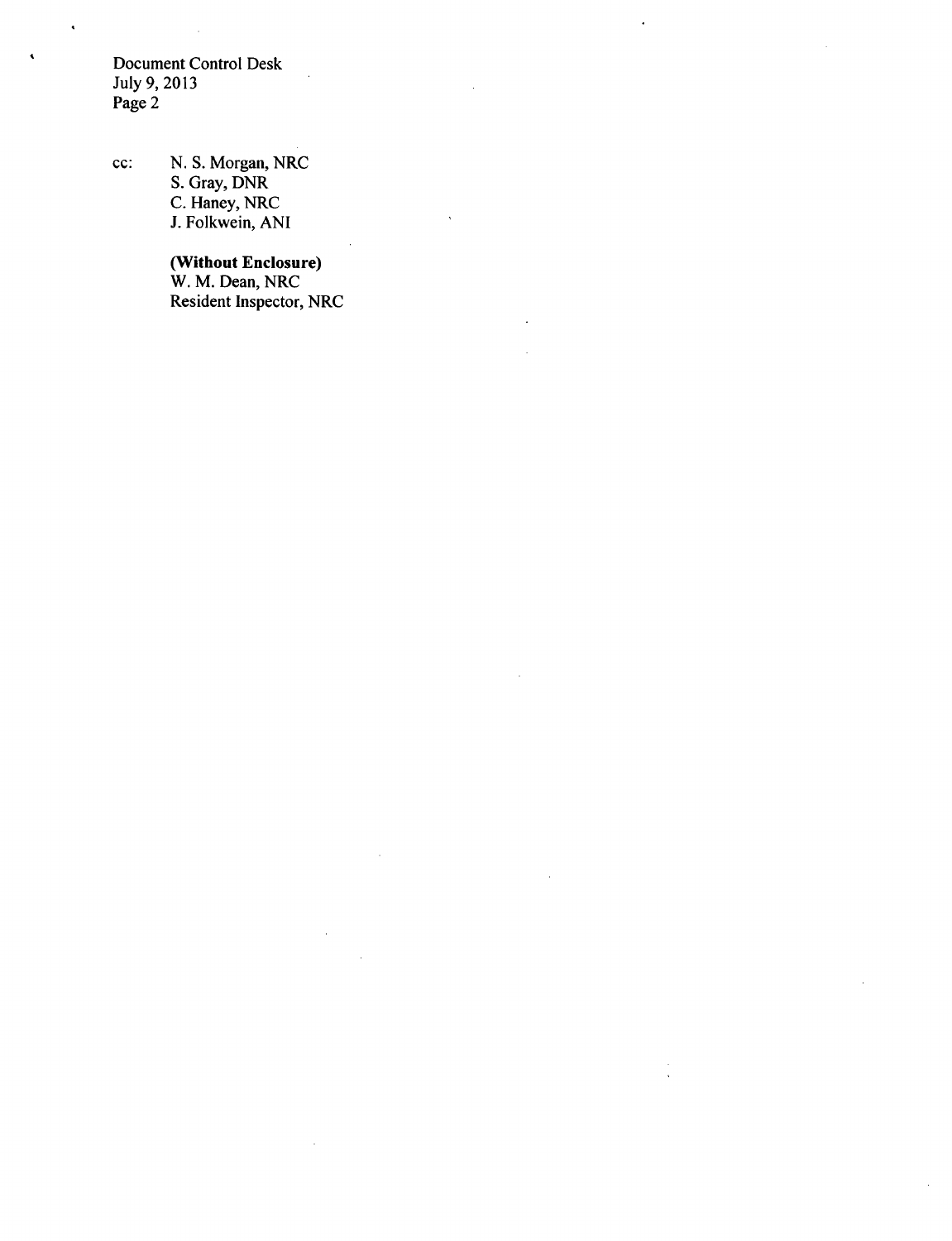# ANNUAL RADIOACTIVE EFFLUENT RELEASE REPORT FOR

# CALVERT CLIFFS NUCLEAR POWER PLANT AND

# INDEPENDENT SPENT FUEL STORAGE INSTALLATION

This report covers the period January 1, 2012 to December 31, 2012 for Calvert Cliffs Nuclear Power Plant.

This report covers the period June 1, 2012 to May 31, 2013 for the Independent Spent Fuel Storage Installation.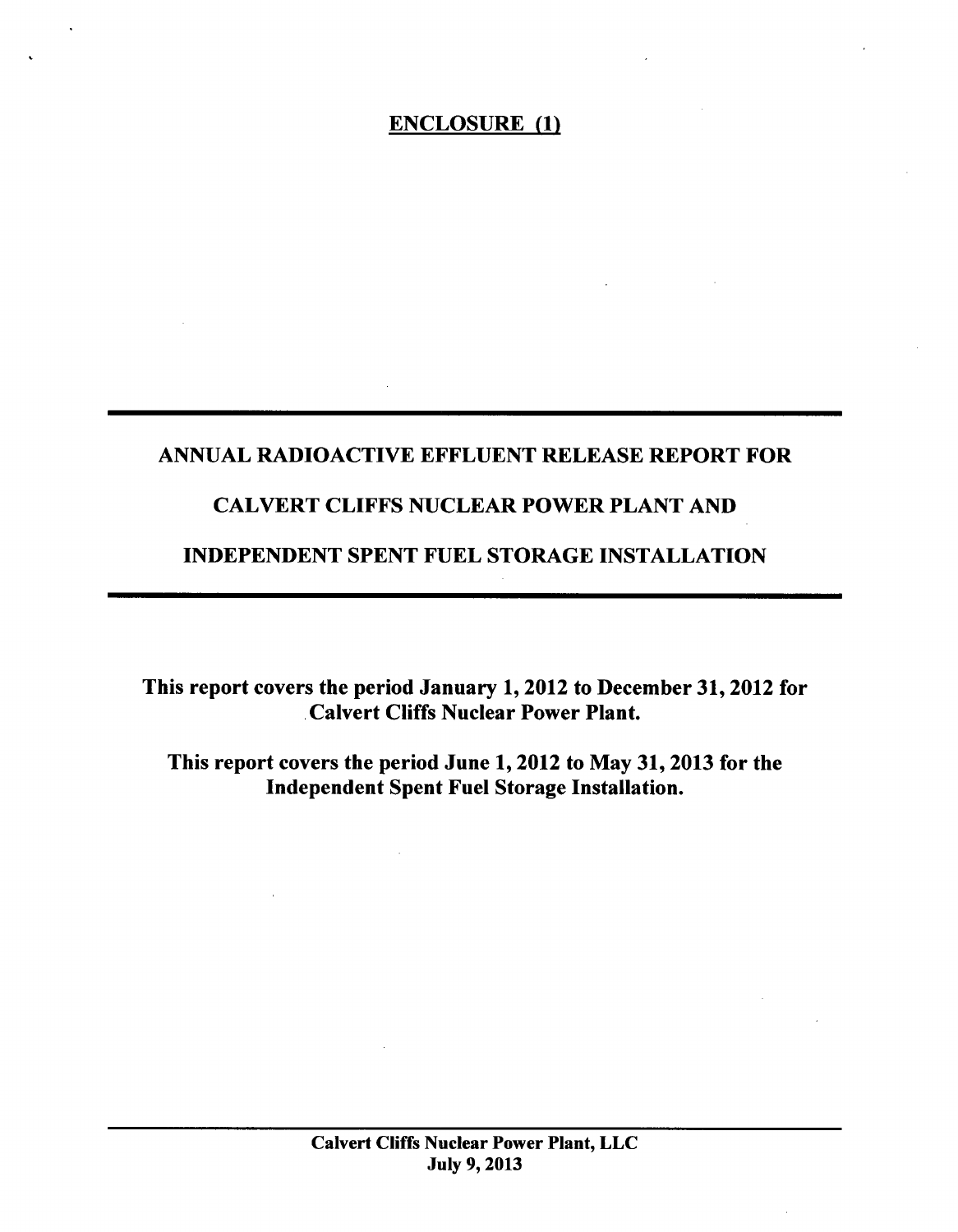# **ANNUAL** RADIOACTIVE **EFFLUENT RELEASE** REPORT FOR CALVERT **CLIFFS NUCLEAR** POWER **PLANT AND INDEPENDENT SPENT FUEL** STORAGE **INSTALLATION**

Facility - Calvert Cliffs Nuclear Power Plant and Independent Spent Fuel Storage Installation

Licensee - Calvert Cliffs Nuclear Power Plant, LLC

This report covers the period January 1, 2012 to December 31, 2012 for Calvert Cliffs Nuclear Power Plant.

This report covers the period June 1, 2012 to May 31, 2013 for the Independent Spent Fuel Storage Installation.

### **1.** REGULATORY LIMITS

- A. Fission and Activation Gases
	- 1. The instantaneous release rate of noble gases in gaseous effluents shall not result in a site boundary dose rate greater than 500 mrem/year to the total body or greater than 3000 mrem/year to the skin (Offsite Dose Calculation Manual (ODCM) Rev. 0802, 3.11.2.1).
	- 2. Gaseous Radwaste Processing System and the Ventilation Exhaust Treatment System shall be used to reduce gaseous emissions when the calculated gamma-air dose due to gaseous effluents exceeds 1.20 mrad or the calculated beta-air dose due to gaseous effluents exceeds 2.4 mrad at the site boundary in a 92 day period (ODCM 3.11.2.4).
	- 3. The air dose at the site boundary due to noble gases released in gaseous effluents shall not exceed (ODCM 3.11.2.2):
		- 10 mrad/qtr, gamma-air 20 mrad/qtr, beta-air 20 mrad/year, gamma-air 40 mrad/year, beta-air
	- 4. All of the above parameters are calculated according to the methodology specified in the ODCM.
- B. Iodines and Particulates with Half Lives Greater than Eight Days
	- 1. The instantaneous release rate of iodines and particulates in gaseous effluents with half life greater than 8 days shall not result in a site boundary dose-rate in excess of 1500 mrem/year to any organ (ODCM 3.11.2.1).
	- 2. The Ventilation Exhaust Treatment System shall be used to reduce radioactive materials in gaseous effluents when calculated doses exceed 1.8 mrem to any organ in a 92 day period at or beyond the site boundary (ODCM 3.11.2.4).

1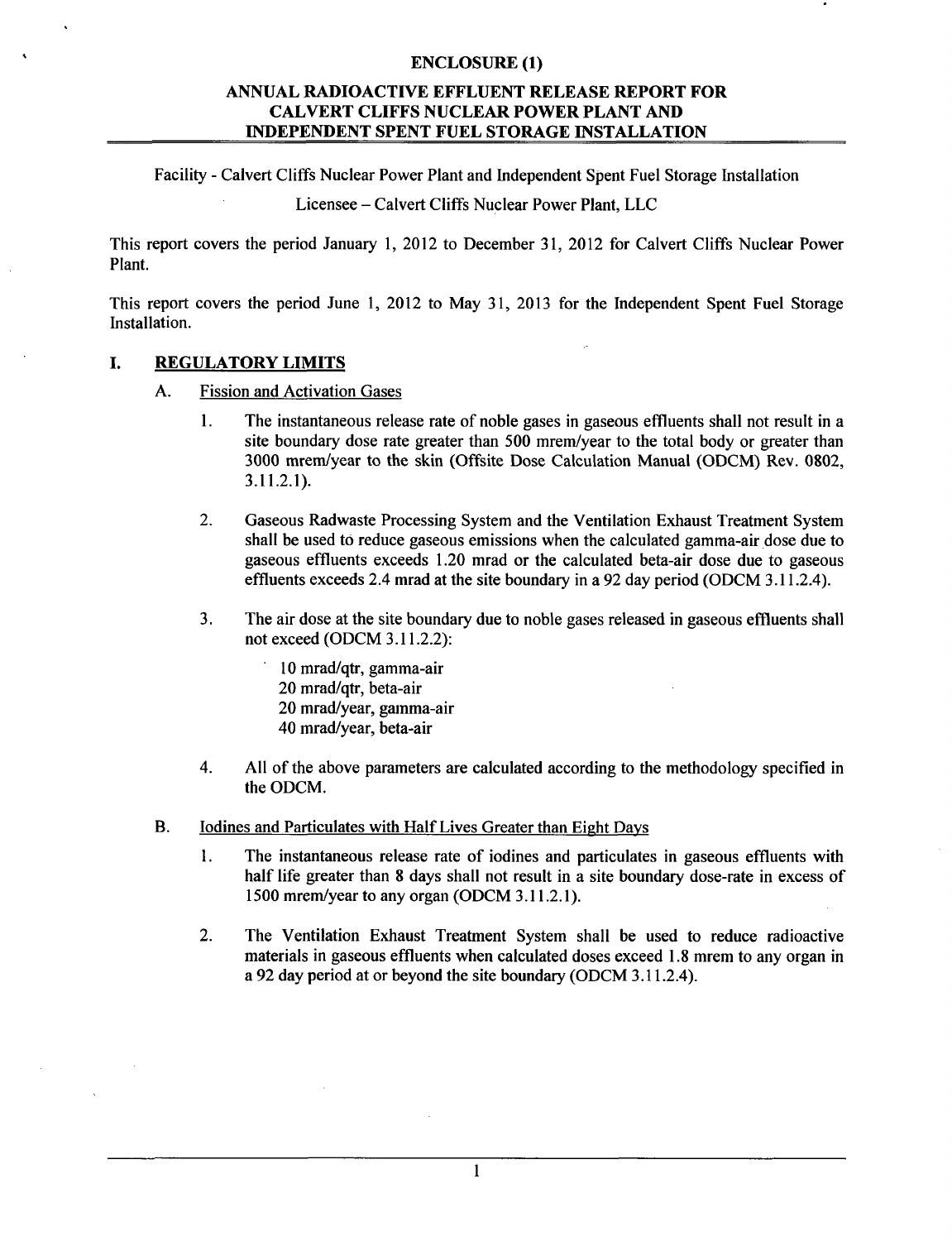### **ANNUAL** RADIOACTIVE **EFFLUENT RELEASE** REPORT FOR CALVERT **CLIFFS NUCLEAR** POWER **PLANT AND INDEPENDENT SPENT FUEL** STORAGE **INSTALLATION**

3. The dose to a member of the public at or beyond the site boundary from iodine-131 and particulates with half lives greater than eight days in gaseous effluents shall not exceed (ODCM 3.11.2.3):

> 15 mrem/qtr, any organ 30 mrem/year, any organ less than 0.1% of the above limits as a result of burning contaminated oil.

4. All of the above parameters are calculated according to the methodology specified in the ODCM.

#### C. Liquid Effluents

- 1. The concentration of radioactive material released in liquid effluents to unrestricted areas from the plant shall not exceed the values specified in 10 CFR Part 20, Appendix B, Table II, Column 2 for radionuclides other than dissolved or entrained noble gases (ODCM 3.11.1.1).
- 2. The liquid radwaste processing system shall be used to reduce the concentration of radionuclides in liquid effluents from the plant when the calculated dose to unrestricted areas exceeds 0.36 mrem to the total body, or 1.20 mrem to any organ in a 92 day period (ODCM 3.11.1.3).
- 3. The dose to a member of the public in unrestricted areas shall not exceed (ODCM 3.11.1.2):

3 mrem/qtr, total body 10 mrem/qtr, any organ 6 mrem/year, total body 20 mrem/year, any organ

4. The liquid dose parameters are calculated according to the methodology specified in the ODCM.

#### **II.** MAXIMUM PERMISSIBLE CONCENTRATIONS

A. Fission and Activation Gases

Prior to the batch release of gaseous effluents, a sample of the source is collected and analyzed by gamma spectroscopy for the principal gamma emitting radionuclides. The identified radionuclide concentrations are evaluated and an acceptable release rate is determined to ensure that the dose rate limits of ODCM 3.11.2.1 are not exceeded.

B. Iodine-131 and Particulates with Half Lives Greater than Eight Days

Compliance with the dose rate limitations for iodine-131 and particulates is demonstrated by analysis of the charcoal and particulate samples of the station main vents. The charcoal samples are analyzed by gamma spectroscopy for quantification of radioiodine. The particulate samples are analyzed by gamma spectroscopy for quantification of particulate radioactive material. All of the above parameters are calculated according to the methodology specified in the ODCM.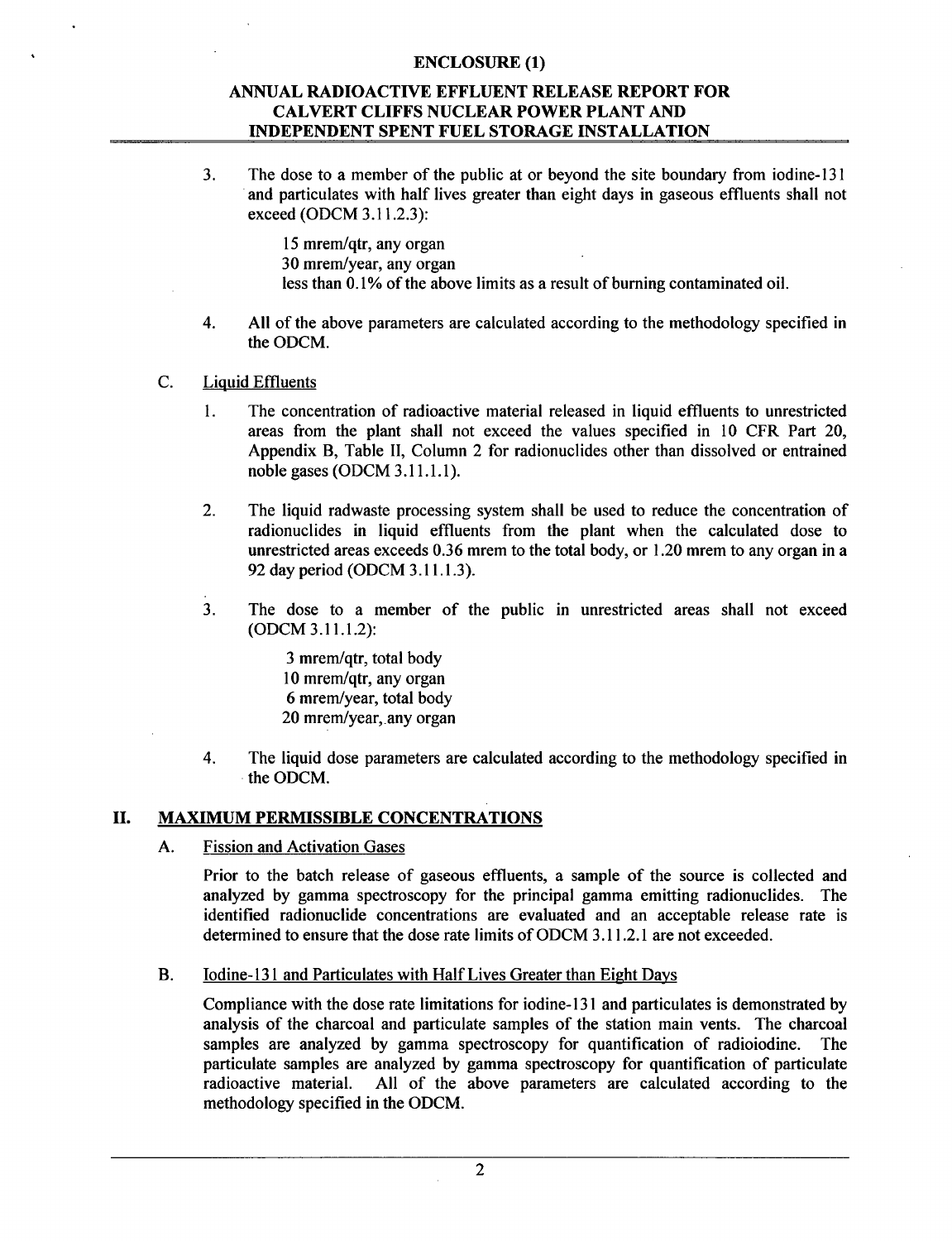### **ANNUAL** RADIOACTIVE **EFFLUENT RELEASE** REPORT FOR CALVERT **CLIFFS NUCLEAR** POWER **PLANT AND INDEPENDENT SPENT FUEL** STORAGE **INSTALLATION**

### C. Liquid Effluents

The Maximum Permissible Concentrations (MPCs) used for radioactive materials released in liquid effluents are in accordance with ODCM 3.11.1.1 and the values from 10 CFR Part 20, Appendix B, Table II, Column 2 including applicable table notes. In all cases, the more restrictive (lower) MPC found for each radionuclide is used regardless of solubility.

### **III. TECHNICAL SPECIFICATION REPORTING REQUIREMENTS**

#### A. Calvert Cliffs Nuclear Power Plant (CCNPP), Technical Specification 5.6.3

1. 2012 Offsite Dose Due to Carbon- 14

Carbon-14 releases from Calvert Cliffs were estimated using the EPRI TR-1021106 methodology, and the Carbon-14 Source Term Calculator using specific reactor core data and reactor coolant chemistry to estimate the products of the activation reactions. Carbon-14 released to the atmosphere is estimated at 6.4 curies from Unit 1 and 7.61 curies from Unit 2. Unit 2 C-14 curies released are higher than Unit **I** due to a higher Total Effective Full Power Days (EFPD) during the 2012 calendar year.

Dose due to Carbon-14 in gaseous effluents was calculated using the following conditions:

- a. Release was consistent throughout the year.
- b. 10% of the C-14 was in the chemical form of C02, which is the only dose contributor. The bulk of C-14 was in the chemical form of methane (CH4) which would exhibit high upward velocity due to its low density relative to air. In addition CH4 does not have an uptake pathway for humans.
- c. Meteorological dispersion factor,  $(X/O)$ , at the site boundary to the hypothetical maximally exposed member of the public is  $2.08E-07$  sec/m<sup>3</sup>.
- d. Dose calculations and dose factors are from Regulatory Guide 1.109 methodology.
- e. Pathways considered were inhalation and vegetation ingestion.
- f. Critical receptor is child at the site boundary in the SE direction.

Maximum dose values due to C-14 in gaseous effluents in 2012

| Organ                    | Age   | merm/yr  |
|--------------------------|-------|----------|
| <b>RG-1.109 Bone</b>     | Child | 3.12E-02 |
| RG-1.109 T. Body / Other | Child | 6.19E-03 |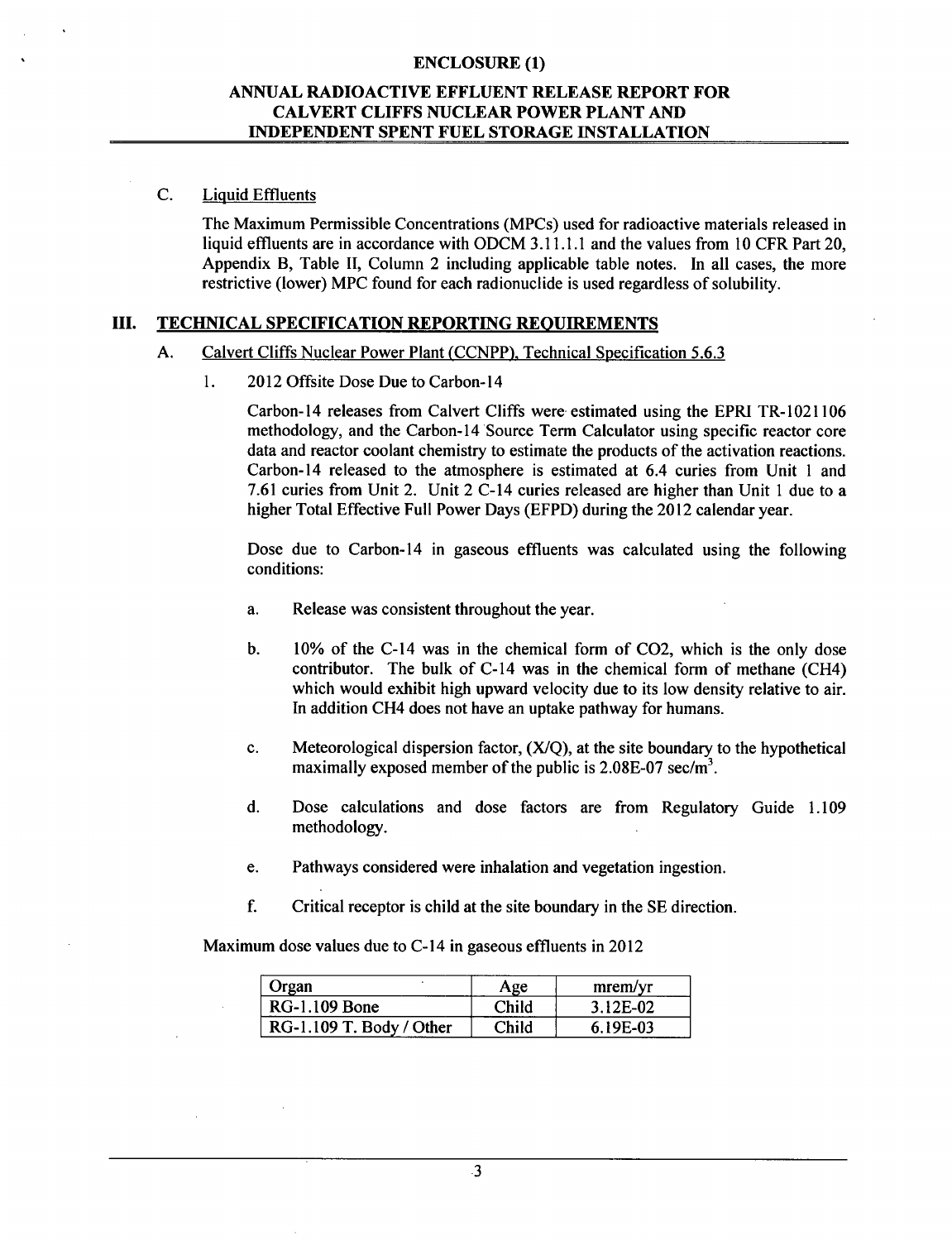# **ANNUAL** RADIOACTIVE **EFFLUENT RELEASE** REPORT FOR CALVERT **CLIFFS NUCLEAR** POWER **PLANT AND INDEPENDENT SPENT FUEL** STORAGE **INSTALLATION**

### 2. 2012 Dose Assessment Summary

|                                               | Actual | Percent of        | <b>ODCM</b> |
|-----------------------------------------------|--------|-------------------|-------------|
|                                               | Value  | <b>ODCM</b> limit | Limit       |
| Liquid Waste:                                 |        |                   |             |
| Maximum Annual Organ Dose (mrem) '            | 0.001  | 0.005%            | 20          |
| Maximum Annual Total Body Dose (mrem)         | 0.001  | 0.014%            | 6           |
| Gaseous Waste:<br><b>Noble Gases:</b>         |        |                   |             |
| Maximum Quarterly Gamma Air Dose (mrad)       | 0.0007 | 0.007%            | 10          |
| Maximum Quarterly Beta Air Dose (mrad)        | 0.009  | 0.05%             | 20          |
| <b>Iodines and Particulates:</b>              |        |                   |             |
| Maximum Annual Organ Dose (mrem) <sup>2</sup> | 0.06   | 0.19%             | 30          |

 $\pmb{\mathsf{1}}$ The controlling pathway was the fish and shellfish pathway with adult as the controlling age group and the Liver representing the organ with the highest calculated dose during the calendar year of 2012.

<sup>2</sup> The controlling pathway was the infant-Thyroid pathway representing the organ with the highest calculated dose during the calendar year of 2012. There is currently no milk pathway.

### 3. 40 CFR 190 and 10 CFR 72.104 Total Dose Compliance

Based upon the calendar year 2012 and the ODCM calculations, the maximum exposed individual would receive 0.06% of the allowable dose. During the calendar year 2012, there were no on-site sources of direct radiation that would have contributed to a significant or measurable off-site dose. The direct radiation contribution is measured by both on-site and off-site thermoluminescent dosimeters (TLDs). The results of these measurements did not indicate any statistical increase in the off-site radiation doses attributable to on-site sources. Therefore, no increase in the calculated offsite dose is attributed to the direct exposure from on-site sources. A more detailed evaluation may be found in the Annual Radiological Environmental Operating Report.

4. Solid Waste Report Requirements

During 2012, the types of radioactive solid waste shipped from Calvert Cliffs were dry compressible waste, spent resins, and cartridge filters which were shipped in either High Integrity Containers (HICs) within NRC approved casks, Sea/Land containers, or steel boxes. Appendix A provides a detailed breakdown of the waste shipments for 2012 per Technical Specification 5.6.3. At CCNPP, methods of waste and materials segregation are used to reduce the volume of solid waste shipped offsite for processing, volume reduction, and burial.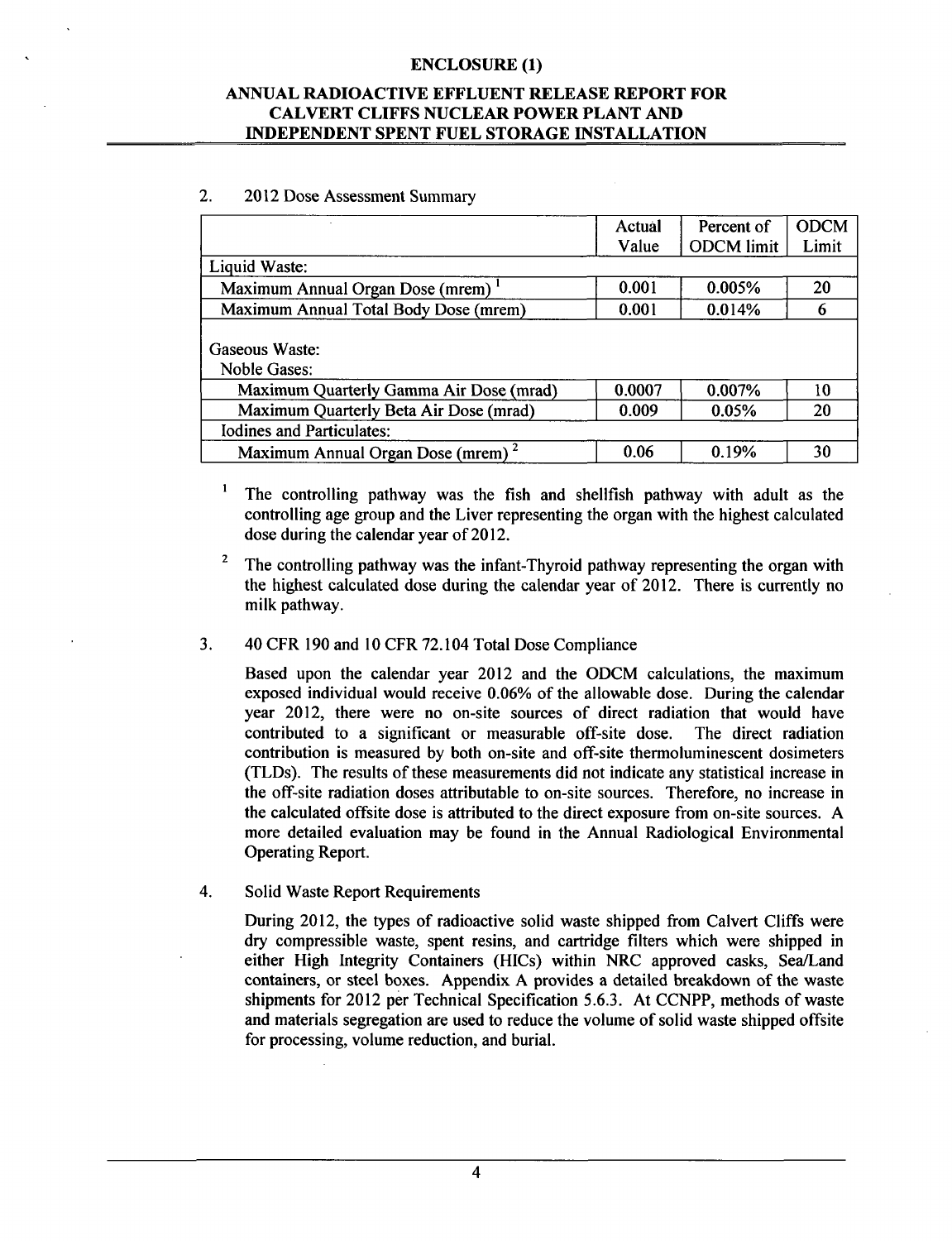# **ANNUAL** RADIOACTIVE **EFFLUENT RELEASE** REPORT FOR CALVERT **CLIFFS NUCLEAR** POWER **PLANT AND INDEPENDENT SPENT FUEL** STORAGE INSTALLATION

5. Offsite Dose Calculation Manual (ODCM) and Process Control Program (PCP) Changes

The ODCM and PCP were not revised in 2012.

- B. Radioactive Effluent Monitoring Instrumentation
	- 1. The Gaseous Radwaste Processing System Radiation Monitor 0-RE-2191 was taken out of service on 11/27/2012 at 0300 hours during the performance of Surveillance STP M-567-0. At 2100 hours on the same day, the Radiation Monitor was declared Out of Service due to a broken connection pin. The two spare detectors in the warehouse would not provide the required response from the transfer calibration sources. The lead time for the replacement detector was 12-16 weeks, which required the channel to be out of service for greater than 30 days.
	- 2. The Unit **I** Steam Generator Blowdown Radiation Monitor 1-RE-4014 remained inoperable for the entire year due to sample cooler issues. However, during the reporting period, the Unit 1 Steam Generator Blowdown Radiation Monitor 1-RE-4095 was operational.

Required compensatory actions were performed in accordance with the ODCM for above item 1 as there was no redundant Radiation Monitor.

C. Independent Spent Fuel Storage Installation (ISFSI), ISFSI Technical Specification 6.3

Three (3) Dry Shielded Canisters (DSCs) of spent fuel were transferred to the ISFSI during the period June 1, 2012 to May **31,** 2013. No quantity of radionuclides was released to the environment during the ISFSI operation this period. Additional information regarding the ISFSI radiological environmental monitoring program is included in the Annual Radiological Environmental Operation Report.

### IV. AVERAGE ENERGY

Not Applicable.

# V. MEASUREMENTS AND APPROXIMATIONS AND TOTAL RADIOACTIVITY

- A. Fission and Activation Gases
	- 1. Batch Releases

Prior to each batch release of gas from a pressurized waste gas decay tank or containment, a sample is collected and analyzed by gamma spectroscopy using a germanium detector for the principal gamma emitting noble gas radionuclides. The total activity released is based on the pressure/volume relationship (gas laws). The Plant Vent Stack Radiation Monitor typically monitors containment releases, and the values from the radiation monitor may be used to assist in the calculation of activity discharged from containment during venting. Carbon-14 is estimated per section III.A.1.

**5**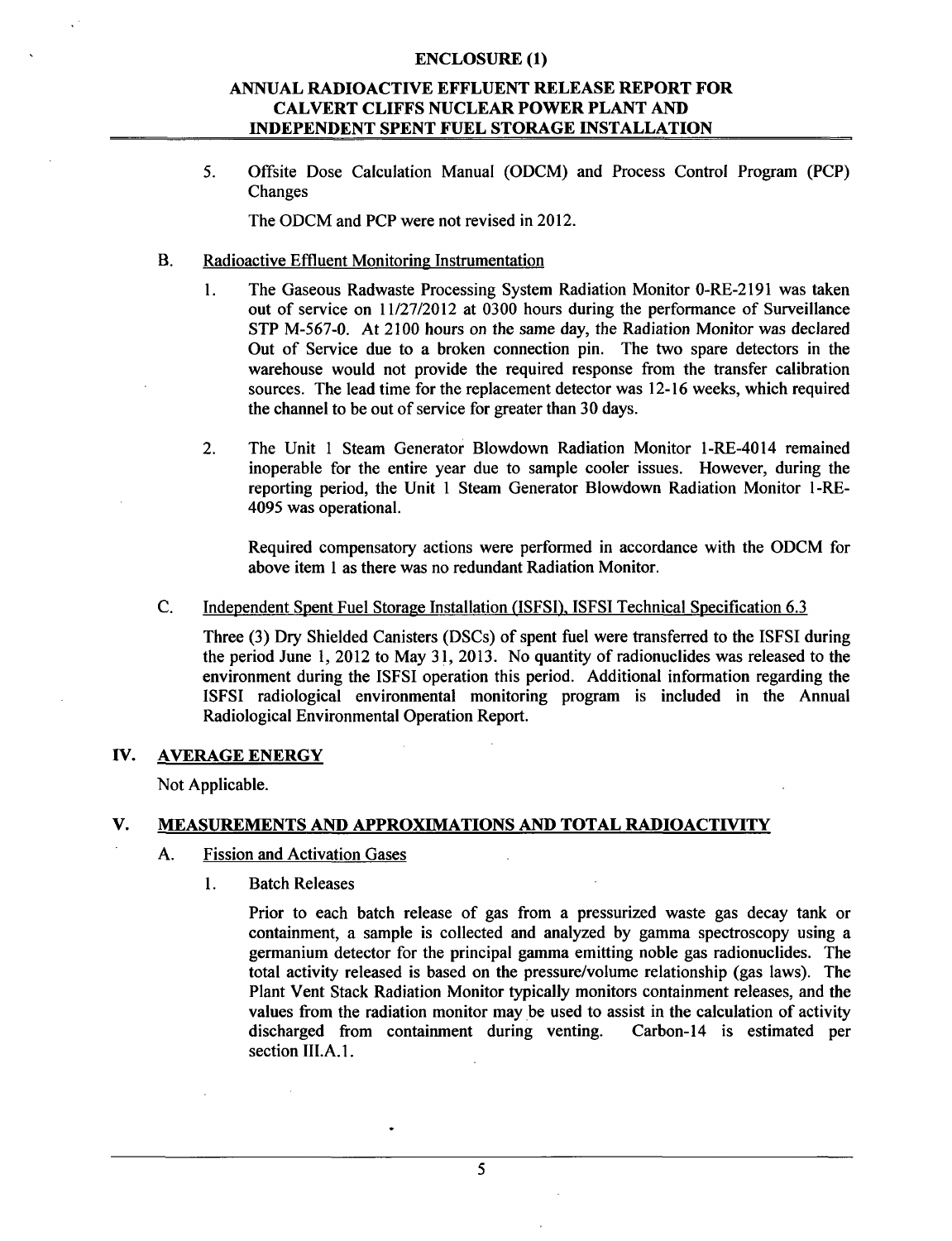## **ANNUAL** RADIOACTIVE **EFFLUENT RELEASE** REPORT FOR CALVERT **CLIFFS NUCLEAR** POWER **PLANT AND INDEPENDENT SPENT FUEL** STORAGE **INSTALLATION**

#### 2. Continuous Releases

A gas sample is collected at least weekly from the main vents and analyzed by gamma spectroscopy using a germanium detector for the principal gamma emitting noble gas radionuclides. The total activity released for the week is based on the total sample activity decay corrected to the sample time multiplied by the main vent flow for the week. The Plant Vent Stack Radiation Monitor continuously measures routine plant vent stack releases, per design, and the values from the radiation monitor may be used to assist in the calculation of activity discharged in routine plant vent stack discharges. A monthly composite sample is collected from the main vents and analyzed by liquid scintillation for tritium. The total tritium release for the month is based on the sample analysis and the main vent flow.

During each containment purge, a gas sample is collected and analyzed by gamma spectroscopy using a germanium detector to determine the concentration of principal gamma emitting noble gas radionuclides inside containment. Total activity released during a containment purge is based on continuous radiation monitor responses, grab samples, and purge fan flow rate.

Carbon-14 is estimated per section III.A. 1.

- B. Iodine and Particulates
	- **I1.** Batch Releases

The total activities of radioiodines and particulates released from pressurized waste gas decay tanks, containment purges, and containment vents are accounted for by the continuous release methodology discussed in section V.B.2.

2. Continuous Releases

During the release of gas from the main vents, samples of iodines and particulates are collected using a charcoal and particulate filter, respectively. The filters are removed weekly (or more often) and are analyzed by gamma spectroscopy using a germanium detector for significant gamma emitting radionuclides. The total activity released for the week is based on the total sample activity decay corrected to the midpoint of the sample period multiplied by the main vent flow for the week. A plate-out correction factor is applied to the results to account for the amount of iodine and particulate lost in the sample lines prior to sample collection. The weekly particulate filters are then combined to form monthly and quarterly composites for the gross alpha, and strontium-89 and strontium-90 analyses, Iron-55 is analyzed twice per year.

# C. Liquid Effluents

**I1.** Batch Releases

Prior to the release of liquid from a waste tank, a sample is collected and analyzed by gamma spectroscopy for the principal gamma emitting radionuclides. To demonstrate compliance with the concentration requirements addressed in Section I.C.1, the measured radionuclide concentrations are compared with the allowable MPCs;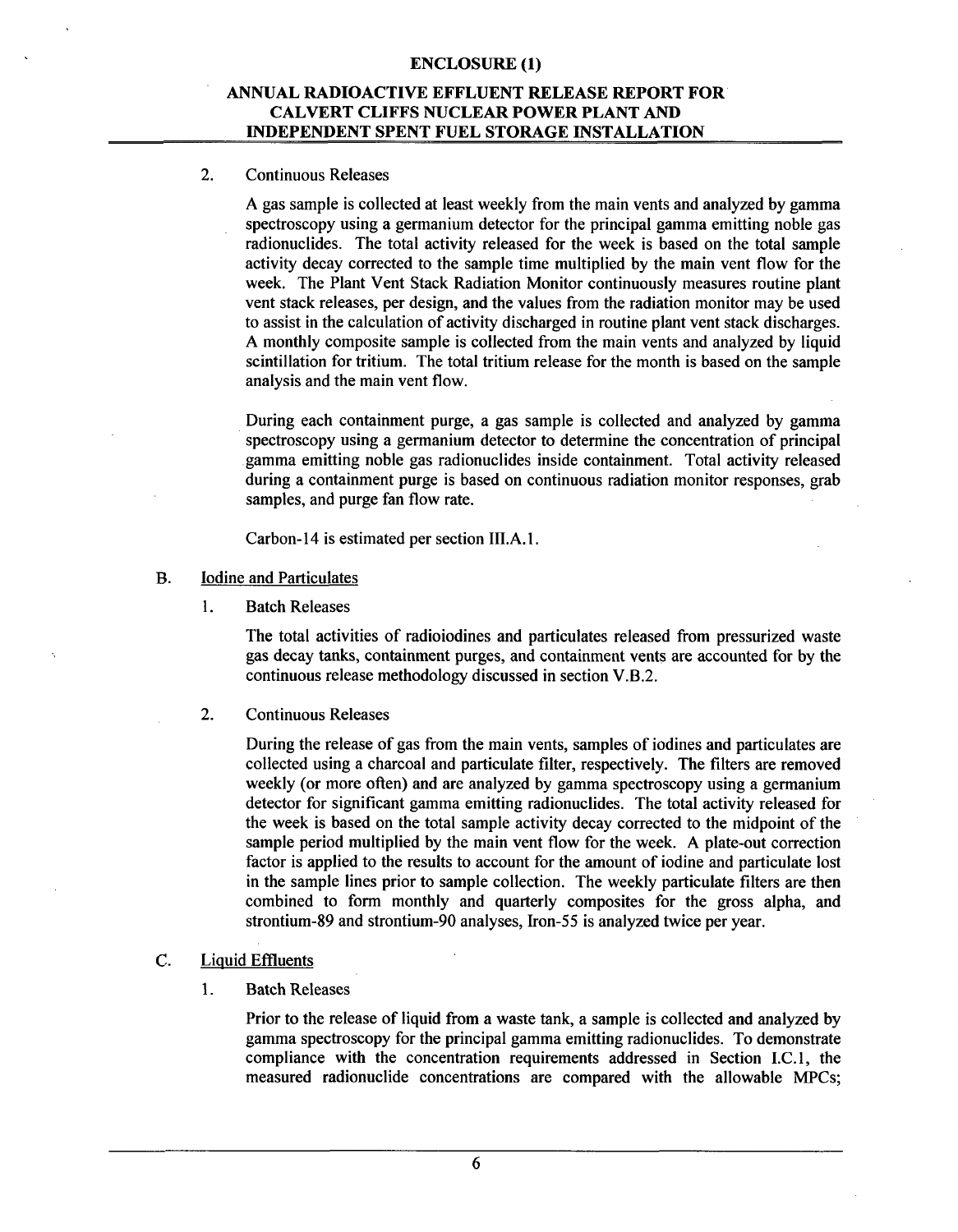# **ANNUAL** RADIOACTIVE **EFFLUENT RELEASE** REPORT FOR CALVERT **CLIFFS NUCLEAR** POWER **PLANT AND INDEPENDENT SPENT FUEL** STORAGE **INSTALLATION**

dilution in the discharge conduit is considered, and an allowable release rate is verified.

The total activity released in each batch is determined by multiplying the volume released by the concentration of each radionuclide. The actual volume released is based on the difference in tank levels prior to and after the release. A proportional composite sample is also withdrawn from each release, and this is used to prepare monthly tritium and gross alpha. An additional composite sample is also withdrawn from each release to prepare quarterly samples for iron-55, nickel-63, strontium-89, and strontium-90 analyses.

Batch discharges of secondary (normally uncontaminated) waste streams are also monitored for radioactivity. No activity is normally detected in these secondary waste streams (excluding tritium).

There were no major changes to the liquid radwaste processing system in calendar year 2012. A new radwaste discharge pipe was installed above ground during the Unit 1 Refueling Outage and the two original discharge lines were removed from services. This change in piping configuration does not adversely impact dose to the public.

#### 2. Continuous Releases

To account for activity from continuous releases, a sample is collected and analyzed by gamma spectroscopy for the principal gamma emitting radionuclides. The measured radionuclide concentrations are compared with the allowable MPC concentrations in the discharge conduit, and an allowable release rate is verified.

When steam generator blowdown is discharged to the circulating water conduits, it is sampled and gamma isotopic analysis is performed at a minimum once per week. These results are multiplied by the actual quantity of blowdown to determine the total activity released. The weekly sample is also used to prepare monthly composites for tritium analysis.

During the monitoring for primary-to-secondary leakage low levels of tritium have been detected in the Turbine Building sumps. This water is sampled and analyzed for principal gamma emitting radionuclides weekly and composited. The composite sample is analyzed at least monthly for tritium. The results are multiplied by the actual quantity of liquid released to determine the total activity released.

### D. Estimation of Total Error

Total error for all releases was estimated using, as a minimum, the random counting error associated with typical releases. In addition to this random error, the following systematic errors were also examined: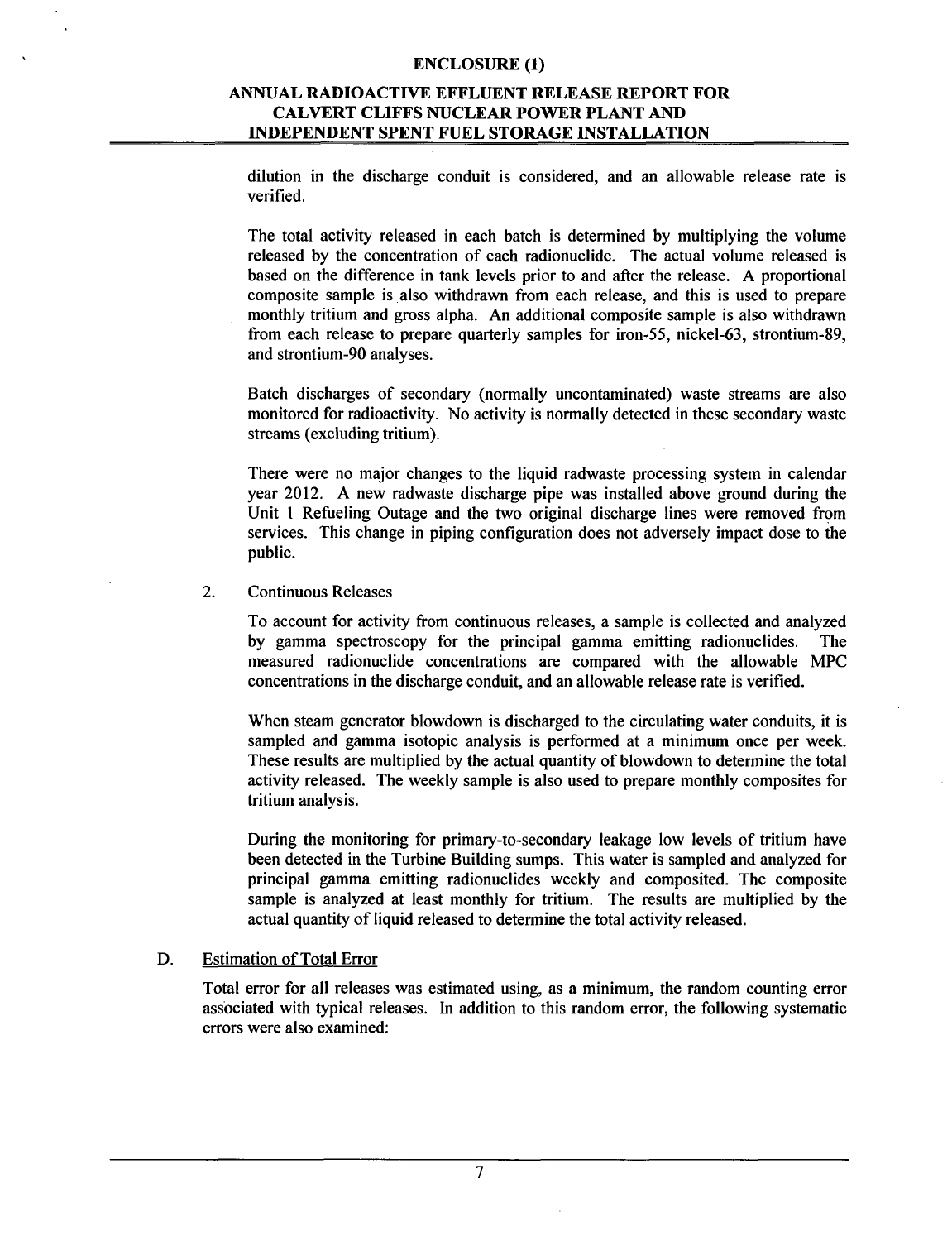# **ANNUAL** RADIOACTIVE **EFFLUENT RELEASE** REPORT FOR CALVERT **CLIFFS NUCLEAR** POWER **PLANT AND INDEPENDENT SPENT FUEL** STORAGE **INSTALLATION**

# 1. Liquid

- a. Error in volume of liquid released prior to dilution during batch releases.
- b. Error in volume of liquid released via steam generator blowdown.
- c. Error in amount of dilution water used during the reporting period.

### 2. Gases

- a. Error in main vent release flow.
- b. Error in sample flow rate.
- c. Error in containment purge release flow.
- d. Error in gas decay tank pressure.

Where errors could be estimated they are usually considered additive.

### E. Reporting and Recordkeeping for Decommissioning

In accordance with 10 CFR 50.75(g), each licensee shall keep records of information important to the safe and effective decommissioning of the facility in an identified location until the license is terminated by the Commission. If records of relevant information are kept for other purposes, reference to these records and their locations may be used. Information the Commission considers important to decommissioning consists of records of spills or other unusual occurrences involving the spread of contamination in and around the facility, equipment, or site. These records may be limited to instances when significant contamination remains after any cleanup procedures or when there is reasonable likelihood that contaminants may have spread to inaccessible areas as in the case of possible seepage into porous materials such as concrete. These records must include any known information on identification of involved nuclides, quantities, forms, and concentrations.

During the reporting period there was no radioactive liquid spill/leak to the ground.

To assist in the decommissioning, and to provide early and advance detection of any unmonitored releases of radioactive material from the site, groundwater is routinely sampled. These groundwater samples are analyzed for gamma and tritium activity (see Tables below). Sample size and/or count times are adjusted to achieve analytical sensitivities better than the environmental LLDs for gamma emitters (listed in ODCM Table 4.12-1). Established LLD limits for tritium are approximately 350 pCi/l.

Groundwater samples were collected from nine on-site piezometer tubes in 2012. A piezometer tube is a shallow monitoring well which allows access to groundwater at a depth of approximately 40 feet beneath the site. Number 19 Piezometer Tube was added to the program in 2010, 3 additional wells were installed in December of 2010 and were included in 2012 monitoring. Of the piezometer tubes sampled, only #11 Piezometer Tube showed any plant related activity. This activity was previously identified and evaluated in December of 2005. The activity consists of tritium originating from normal radwaste discharges and was previously reported in the Annual Radioactive Effluent Release Reports. The tritium contamination is contained on site. No drinking water has been affected; the groundwater at this location does not impact any drinking water pathway. The 2012 analyses results for tritium and gamma emitters are shown in the following tables.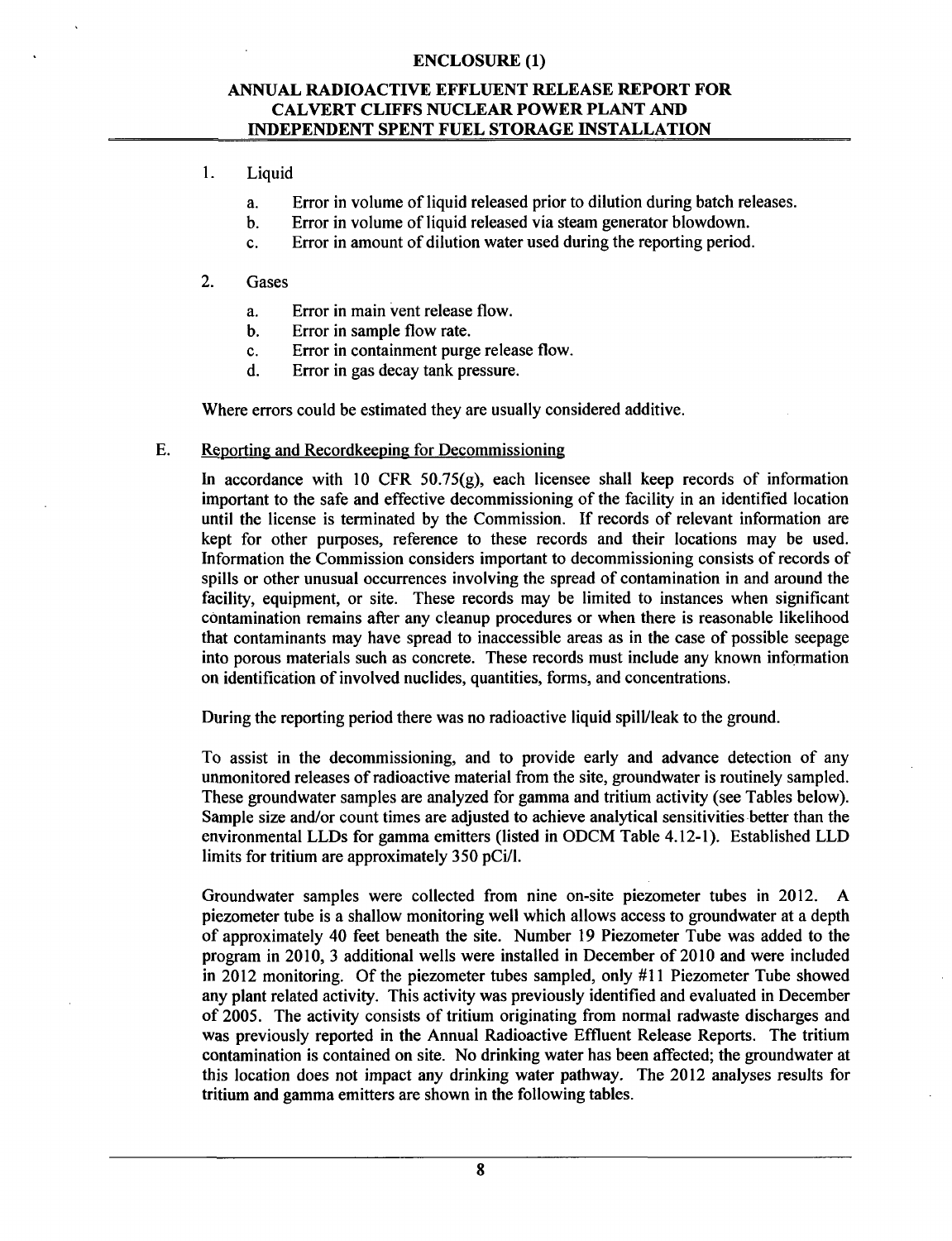# **ANNUAL** RADIOACTIVE **EFFLUENT RELEASE** REPORT FOR CALVERT **CLIFFS NUCLEAR** POWER **PLANT AND INDEPENDENT SPENT FUEL** STORAGE **INSTALLATION**

|             |               |                | Concentration of Tritium in Groundwater (Results in units of $pCi/L + (-2\sigma)$ ) |           |        |           |         |        |           |
|-------------|---------------|----------------|-------------------------------------------------------------------------------------|-----------|--------|-----------|---------|--------|-----------|
| Sample Date |               |                | Piezometer Tube #s                                                                  |           |        |           |         |        |           |
|             |               | 12             | 13                                                                                  | 15        | 18     | 19        | 20      | 21     | 22        |
| 01/20/2012  | *             | $\ast$         | $\ast$                                                                              | $\ast$    | $\ast$ | $\star$   | $\ast$  | $\ast$ | ж         |
| 06/19/2012  | $\ast$        | $\ast$         | $\star$                                                                             | $\ast$    | *      | $\star$   | $\ast$  | *      |           |
| 09/11/2012  | <b>ND</b>     | N <sub>D</sub> | <b>ND</b>                                                                           | <b>ND</b> | ND     | ND        | $\ast$  | *      |           |
| 09/24/2012  | $388 + 1.185$ | $\star$        | $\star$                                                                             | $\ast$    | *      | $\star$   | ND      | ND     | <b>ND</b> |
| 12/2/2012   | *             | $\ast$         | $\ast$                                                                              | $\ast$    | ND     | <b>ND</b> | $\star$ | *      | *         |
| 12/5/2012   | ND            | ND             | N <sub>D</sub>                                                                      | ND        | *      | $\ast$    | ND      | ND     | ND        |

\* Less than Minimum Detectable Activity (<MDA)

**ND** = No Data - Quarterly sample obtained as required.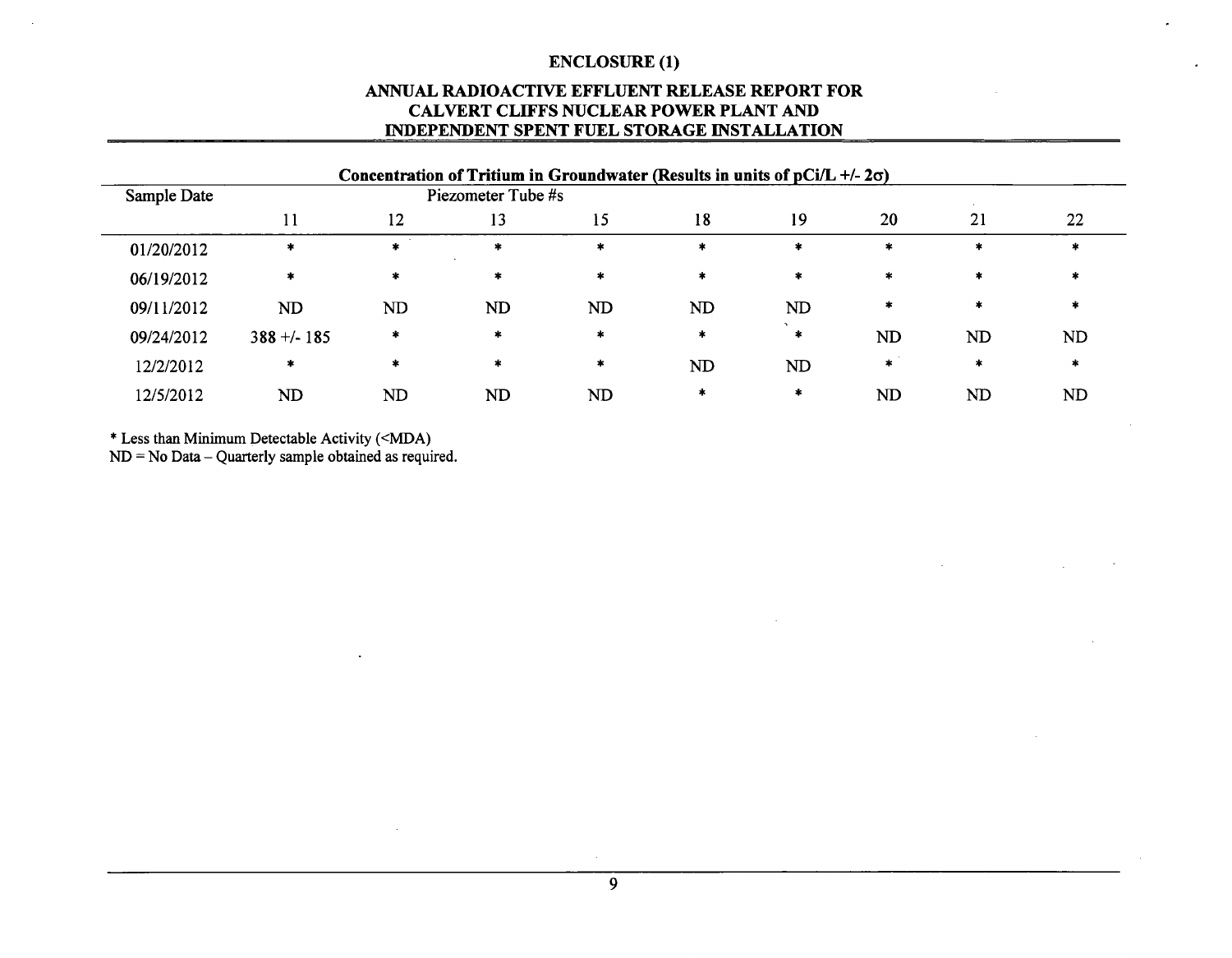# **ANNUAL** RADIOACTIVE **EFFLUENT RELEASE** REPORT FOR CALVERT **CLIFFS NUCLEAR** POWER **PLANT AND INDEPENDENT SPENT FUEL** STORAGE INSTALLATION

| Gross Concentration of Gamma Emitters in Groundwater (Results in units of pCi/L +/- $2\sigma$ ) |           |           |                    |           |        |           |           |           |           |
|-------------------------------------------------------------------------------------------------|-----------|-----------|--------------------|-----------|--------|-----------|-----------|-----------|-----------|
| Sample Date                                                                                     |           |           | Piezometer Tube #s |           |        |           |           |           |           |
|                                                                                                 |           | 12        | 13                 | 15        | 18     | 19        | 20        | 21        | 22        |
| 01/20/2012                                                                                      | $\ast$    | $\ast$    | $\ast$             | $\bullet$ | $\ast$ | $\ast$    | $\ast$    | $\star$   |           |
| 06/19/2012                                                                                      | $\ast$    | *         | $\ast$             | $\ast$    | $\ast$ | $\ast$    | $\ast$    | $\ast$    |           |
| 09/11/2012                                                                                      | <b>ND</b> | <b>ND</b> | <b>ND</b>          | <b>ND</b> | ND     | <b>ND</b> | $\ast$    | $\ast$    |           |
| 09/24/2012                                                                                      | ∗         | $\ast$    | $\star$            | $\ast$    | $\ast$ | $\ast$    | <b>ND</b> | <b>ND</b> | <b>ND</b> |
| 12/2/2012                                                                                       | *         | $\star$   | $\star$            | $\ast$    | ND     | *         | *         | $\ast$    | $\ast$    |
| 12/5/2012                                                                                       | ND        | ND        | <b>ND</b>          | ND        | ∗      | <b>ND</b> | <b>ND</b> | <b>ND</b> | ND        |

\* All Non-Natural Gamma Emitters <MDA

 $\sim$ 

 $ND = No Data - Quarterly sample obtained as required.$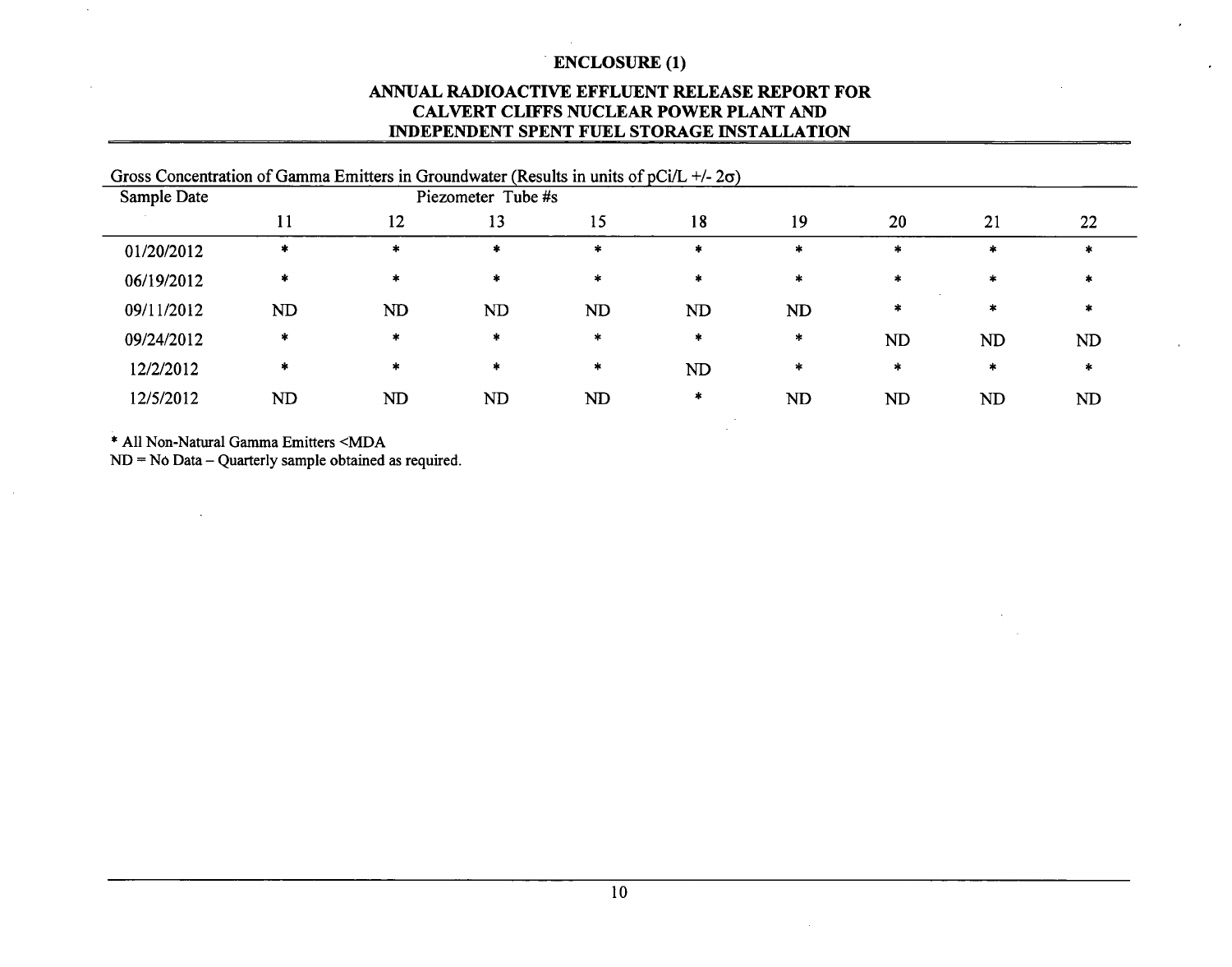# **ANNUAL** RADIOACTIVE **EFFLUENT RELEASE** REPORT FOR CALVERT **CLIFFS NUCLEAR** POWER **PLANT AND INDEPENDENT SPENT FUEL** STORAGE **INSTALLATION**

# VI. BATCH **RELEASES**

 $\frac{1}{2}$ 

|           |                                                                                                                 | 1ST<br><b>QUARTER</b>     | 2ND<br><b>QUARTER</b> | 3RD<br><b>QUARTER</b> | 4TH<br><b>QUARTER</b> |
|-----------|-----------------------------------------------------------------------------------------------------------------|---------------------------|-----------------------|-----------------------|-----------------------|
| A.        | <b>Liquid</b>                                                                                                   |                           |                       |                       |                       |
|           | 1. Number of batch releases                                                                                     | 13                        | 12                    | 13                    | 13                    |
|           | 2. Total time period for batch<br>releases (min)                                                                | $2.86E+04$ <sup>(1)</sup> | 5.49E+03              | $6.10E + 03$          | 5.74E+03              |
|           | 3. Maximum time period for a<br>batch release (min)                                                             | $2.30E+04$ <sup>(1)</sup> | 9.52E+02              | 7.24E+02              | 7.00E+02              |
|           | 4. Average time period for<br>batch releases (min)                                                              | $2.20E + 03$              | 4.57E+02              | 4.69E+02              | $4.41E+02$            |
|           | 5. Minimum time period for a<br>batch release (min)                                                             | $5.00E + 00$              | 2.70E+01              | $2.30E + 01$          | $2.50E + 01$          |
|           | 6. Average stream flow during<br>periods of effluent into a<br>flowing stream (liters/min of<br>dilution water) | 4.45E+06                  | $4.57E + 06$          | $4.59E + 06$          | 4.60E+06              |
|           |                                                                                                                 | 1ST<br><b>QUARTER</b>     | 2ND<br><b>QUARTER</b> | 3RD<br><b>QUARTER</b> | 4TH<br><b>QUARTER</b> |
| <b>B.</b> | <b>Gaseous</b>                                                                                                  |                           |                       |                       |                       |
|           | 1. Number of batch releases                                                                                     | 18                        | 24                    | 22                    | 19                    |
|           | 2. Total time period for batch<br>releases (min)                                                                | $6.00E + 04^{(2)}$        | $8.86E + 03$          | $8.07E + 03$          | $6.93E + 03$          |
|           | 3. Maximum time period for a<br>batch release (min)                                                             | 5.18E+04 $^{(2)}$         | 5.54E+02              | 5.50E+02              | $6.32E + 02$          |
|           | 4. Average time period for<br>batch release (min)                                                               | $3.33E + 03$              | 3.69E+02              | $3.67E + 02$          | 3.65E+02              |

- 5. Minimum time period for a batch release (min) 4.50E+01 1.83E+02 1.34E+02 8.50E+01
- **(1)** Liquid **I"** Quarter Total time and Maximum time durations are higher than the other quarters due to Steam Generator Drain and Fill during the 2012 Refueling Outage

(2) Gaseous **I"** Quarter Total time and Maximum time durations are higher than the other quarters due to Containment Purge during the 2012 Refueling Outage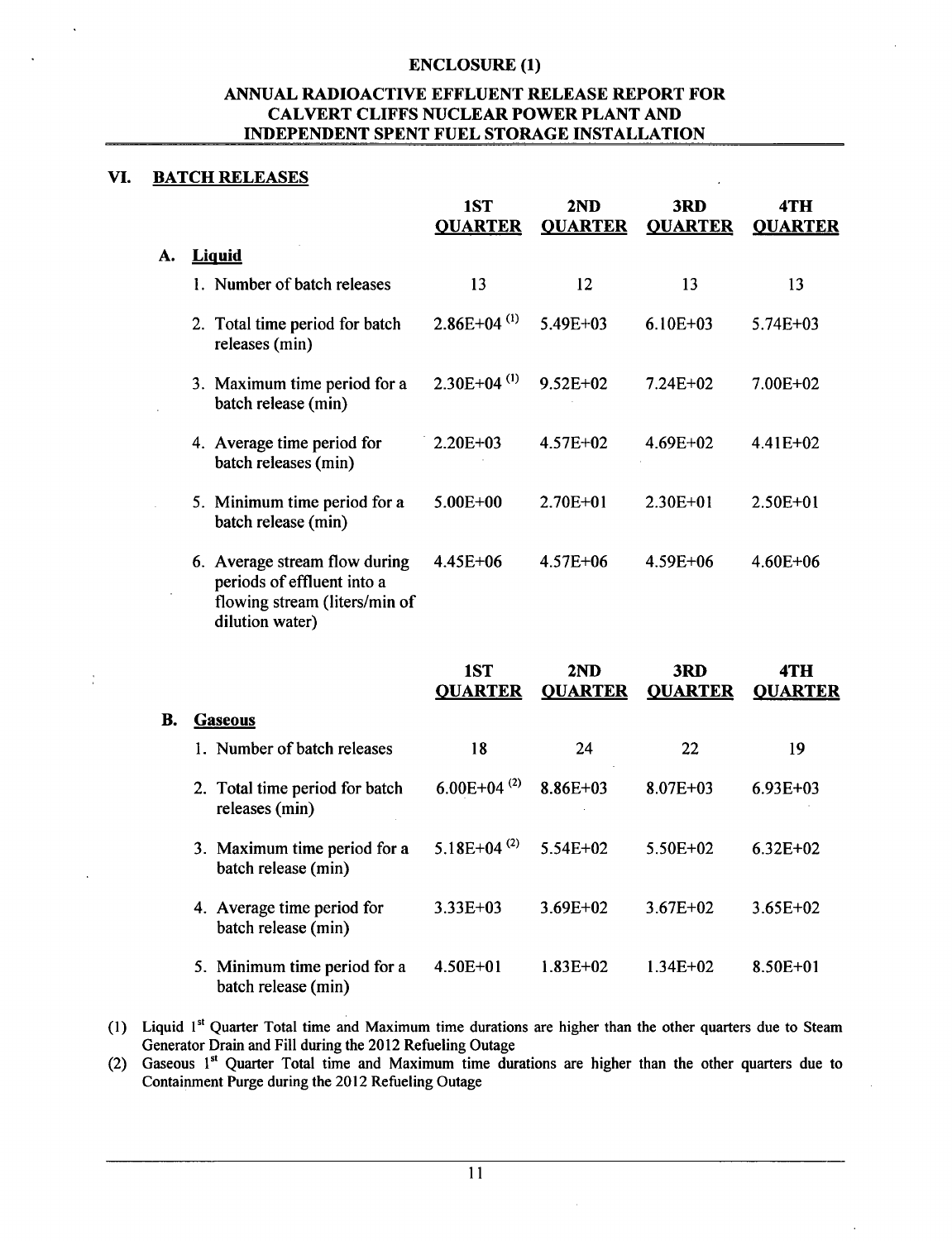# **ANNUAL** RADIOACTIVE **EFFLUENT RELEASE** REPORT FOR CALVERT **CLIFFS NUCLEAR** POWER **PLANT AND INDEPENDENT SPENT FUEL** STORAGE **INSTALLATION**

#### VII. ABNORMAL **RELEASES**

|    |                                                  | 1ST<br><b>QUARTER</b>     | 2ND<br><b>QUARTER</b> | 3RD<br><b>QUARTER</b> | 4TH<br><b>QUARTER</b> |
|----|--------------------------------------------------|---------------------------|-----------------------|-----------------------|-----------------------|
| А. | <b>Liquid</b>                                    |                           |                       |                       |                       |
|    | 1. Number of releases                            | $-0-$                     | $-0-$                 | $-0-$                 | $-0-$                 |
|    | 2. Total activity released<br>(Curies)<br>$\sim$ | $-0-$                     | $-0-$                 | $-0-$                 | $-0-$                 |
| В. | <b>Gaseous</b>                                   |                           |                       |                       |                       |
|    | 1. Number of releases                            | $-1-$                     | $-0-$                 | $-0-$                 | $-0-$                 |
|    | 2. Total activity releases<br>(Curies)           | $1.74E-04$ <sup>(1)</sup> | - 0 -                 | - 0 -                 | - 0 -                 |

(1) This release occurred from the Refueling Water Tank (RWT) vent during the 2012 Refueling Outage in order to "re-use" and minimize Liquid Radwaste generated. The activity released is minimized by procedurally limiting concentrations of liquids transferred to the RWT.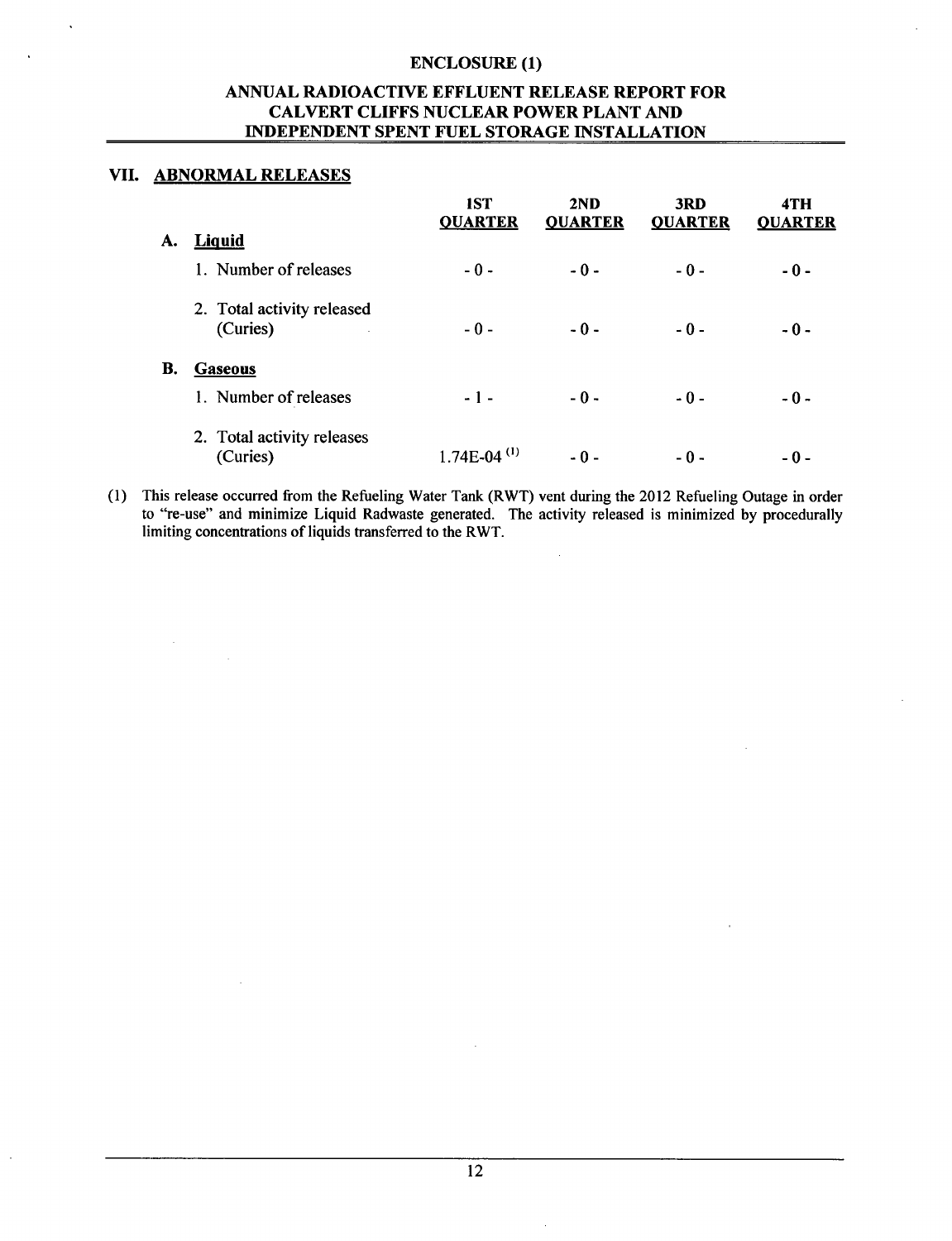# **APPENDIX A**

|               |                                                     |                          |                    | 2ND            | 3RD            | 4TH            | <b>EST. TOTAL</b> |
|---------------|-----------------------------------------------------|--------------------------|--------------------|----------------|----------------|----------------|-------------------|
| A.            | <b>FISSION AND ACTIVATION GASES</b>                 | <b>UNITS</b>             | <b>1ST QUARTER</b> | <b>QUARTER</b> | <b>QUARTER</b> | <b>QUARTER</b> | ERROR, %          |
|               | 1. Total Release (11)                               | Ci                       | $7.63E+01(11)$     | $1.42E + 01$   | $1.47E + 01$   | 6.89E+00       | $±1.20E+01$       |
|               | 2. Average release rate for period                  | µCi/sec                  | $9.67E+00(11)$     | $1.80E + 00$   | $1.87E + 00$   | 8.74E-01       |                   |
|               | 3. Percent of ODCM limit (1)                        | $\frac{0}{0}$            | 1.52E-04           | 1.71E-04       | 3.74E-05       | 1.52E-05       |                   |
|               | 4. Percent of ODCM limit (2)                        | $\overline{\frac{9}{6}}$ | 2.97E-04           | 1.17E-04       | 7.51E-05       | 4.18E-05       |                   |
|               | 5. Percent of ODCM limit (3)                        | $\frac{1}{2}$            | 5.08E-03           | 4.80E-03       | 1.37E-03       | 4.63E-04       |                   |
|               | 6. Percent of ODCM limit (4)                        | $\overline{\frac{0}{6}}$ | 1.70E-02           | 4.94E-03       | 5.58E-03       | 5.74E-03       |                   |
|               | 7. Percent of ODCM limit (5)                        | $\overline{\frac{0}{6}}$ | 2.81E-03           | 9.62E-03       | 8.92E-03       | 4.33E-03       |                   |
|               | 8. Percent of ODCM limit (6)                        | $\frac{0}{0}$            | 9.18E-03           | 1.33E-02       | 1.78E-02       | 1.96E-02       |                   |
| <b>B.</b>     | <b>IODINES</b>                                      |                          |                    |                |                |                |                   |
|               | 1. Total Iodine - 131                               | $\overline{Ci}$          | $1.88E-03(11)$     | 4.48E-05       | 4.17E-05       | (10)           | $±6.50E+00$       |
|               | 2. Average release rate for period                  | µCi/sec                  | 2.39E-04           | 5.68E-06       | 5.28E-06       | (10)           |                   |
|               | 3. Percent of ODCM limit (7)                        | %                        | 4.32E-04           | 1.80E-04       | 2.83E-04       | (10)           |                   |
|               | 4. Percent of ODCM limit (8)                        | $\frac{0}{0}$            | 3.28E-01           | 9.74E-03       | 2.47E-02       | (10)           |                   |
|               | 5. Percent of ODCM limit (9)                        | $\overline{\frac{9}{6}}$ | 1.65E-01           | 1.69E-01       | 1.73E-01       | (10)           |                   |
| $C_{\bullet}$ | <b>PARTICULATES</b>                                 |                          |                    |                |                |                |                   |
|               | 1. Particulates with half lives greater than 8 days | Ci                       | (10)               | 1.42E-06       | 2.33E-06       | 2.34E-06       | $±1.20E+01$       |
|               | 2. Average release rate for period                  | µCi/sec                  | (10)               | 1.80E-07       | 2.96E-07       | 2.97E-07       |                   |
|               | 3. Percent of ODCM limit (7)                        | $\frac{0}{6}$            | (10)               | 1.80E-04       | 2.83E-04       | 2.67E-04       |                   |
|               | 4. Percent of ODCM limit (8)                        | $\frac{0}{6}$            | (10)               | 9.74E-03       | 2.47E-02       | 1.32E-02       |                   |
|               | 5. Percent of ODCM limit (9)                        | $\frac{0}{0}$            | (10)               | 1.69E-01       | 1.73E-01       | 1.73E-01       | $±2.50E+01$       |
|               |                                                     |                          |                    |                |                |                |                   |
| D.            | <b>GROSS ALPHA RADIOACTIVITY</b>                    |                          |                    |                |                |                |                   |
|               | 1. Gross alpha radioactivity                        | Ci                       | 4.80E-07           | 6.60E-07       | 8.83E-07       | 1.94E-06       | $±2.50E+01$       |
|               | 2. Average release rate for period                  | $\mu$ Ci/sec             | 6.09E-08           | 8.38E-07       | 1.12E-07       | 2.46E-07       |                   |
| E.            | <b>TRITIUM</b>                                      |                          |                    |                |                |                |                   |
|               | 1. Total Release                                    | Ci                       | 9.32E-01           | $2.10E + 00$   | $3.03E + 00$   | $1.72E + 00$   | $±1.32E+01$       |
|               | 2. Average release rate for period                  | µCi/sec                  | 1.18E-01           | 2.67E-01       | 3.84E-01       | 2.18E-01       |                   |

# TABLE **1A** - REG **GUIDE** 1.21 **GASEOUS EFFLUENTS** - **SUMMATION** OF **ALL RELEASES**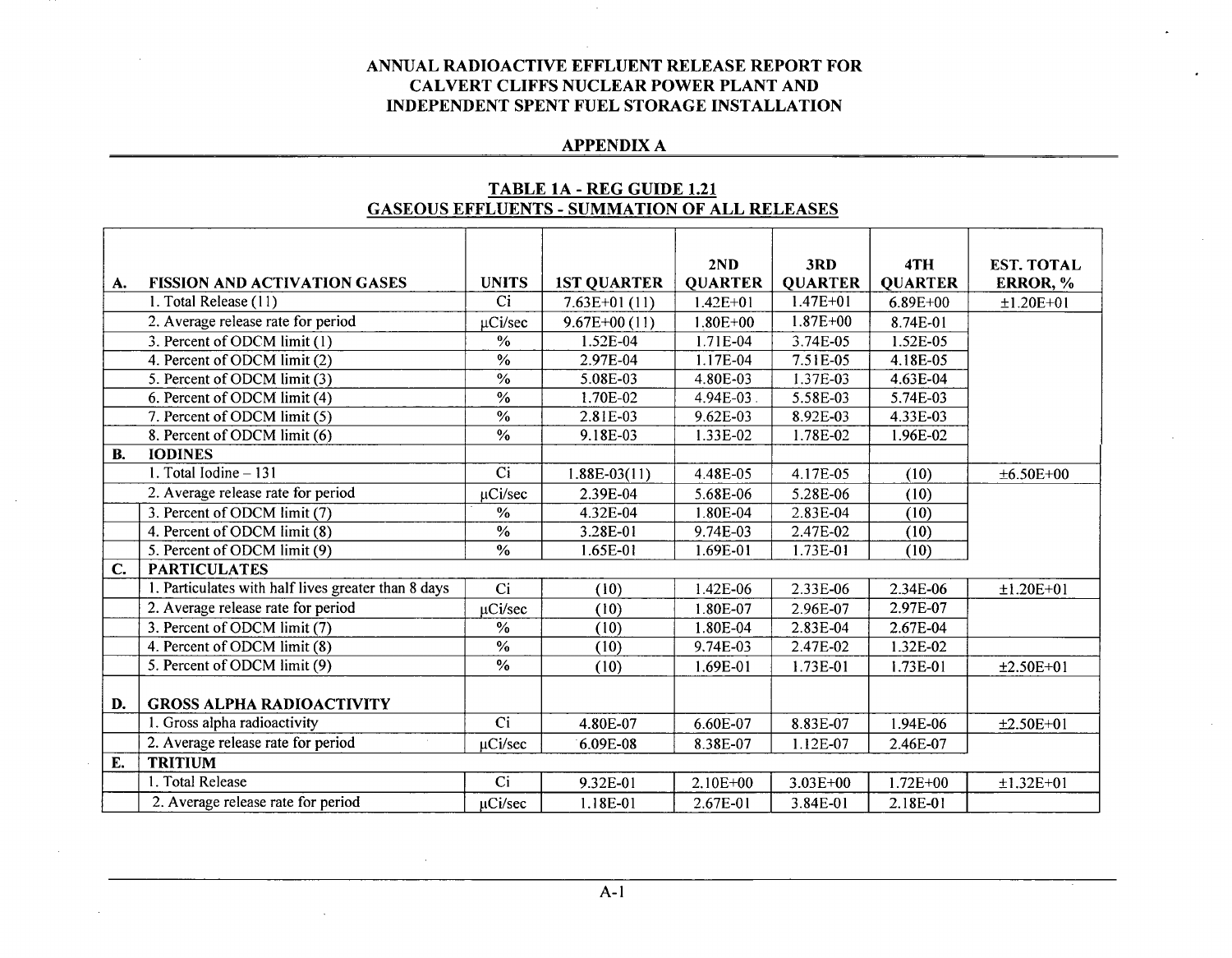#### **APPENDIX A**

#### TABLE **1A** - REG **GUIDE** 1.21 **GASEOUS EFFLUENTS** - **SUMMATION** OF **ALL RELEASES**

#### **NOTES** TO TABLE **1A**

- (1) Percent of I.A.1 total body dose rate limit (500 mrem/year)
- (2) Percent of I.A. **I** skin dose rate limit (3000 mrem/year)
- (3) Percent of I.A.3 quarterly gamma-air dose limit (10 mrad)
- (4) Percent of I.A.3 yearly gamma-air dose limit (20 mrad)
- (5) Percent of I.A.3 quarterly beta-air dose limit (20 mrad)
- (6) Percent of I.A.3 yearly beta-air dose limit (40 mrad)
- (7) Percent of organ dose rate limit (1500 mrem/year)
- (8) Percent of I.B.3 quarterly organ dose limit **(15** mrem)
- (9) Percent of I.B.3 yearly organ dose limit (30 mrem)
- (10) Less than minimum detectable activity which meets the lower limit of detection (LLD) requirements of ODCM Surveillance Requirement 4.11.2.1.2..
- (11) Gaseous releases are higher than normal due to Containment Purge during the Refueling Outage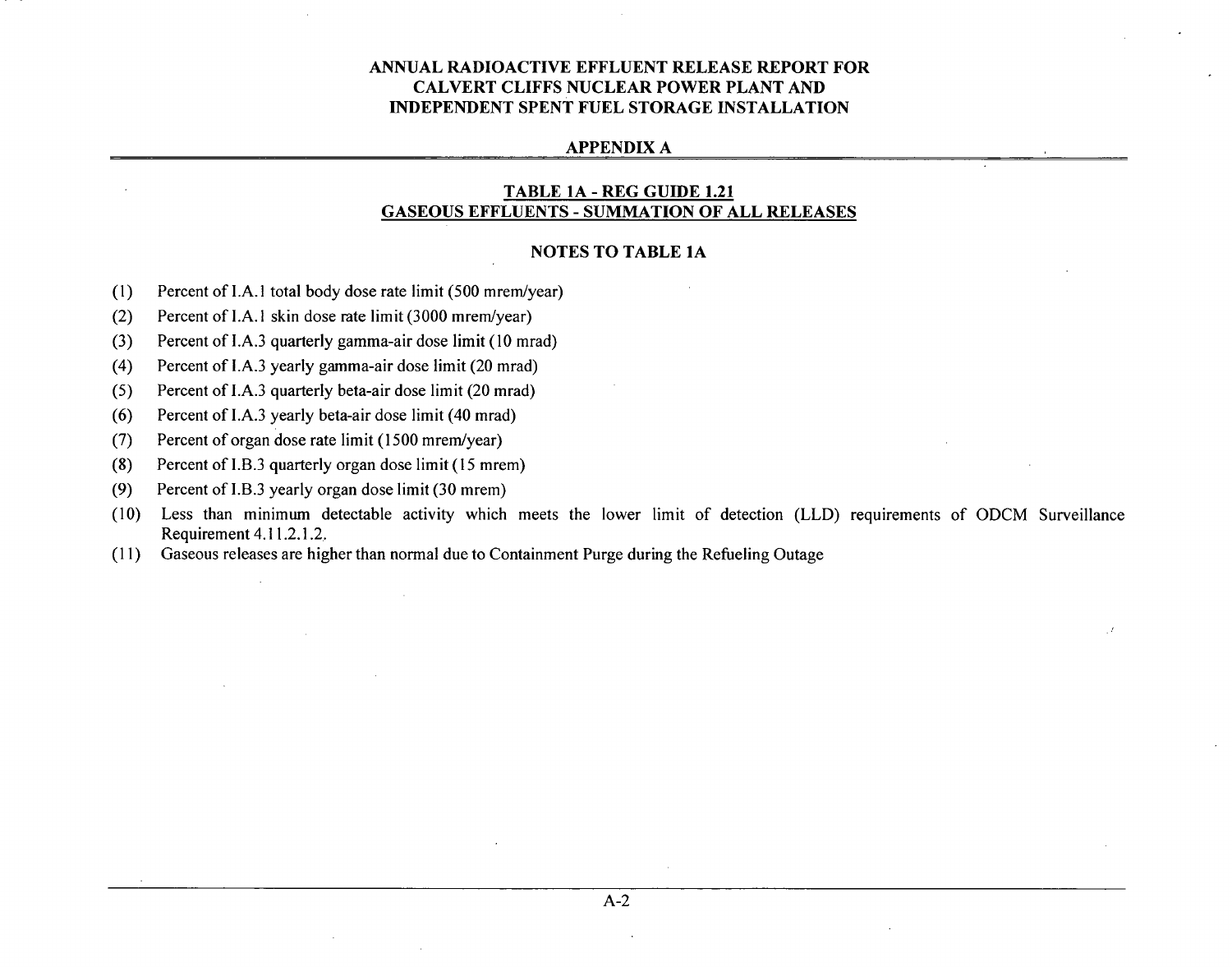# **APPENDIX A**

|    | <b>TABLE 1C - REG GUIDE 1.21</b>                 |                                     |              |                |                |                        |                |                |                |                   |                |  |
|----|--------------------------------------------------|-------------------------------------|--------------|----------------|----------------|------------------------|----------------|----------------|----------------|-------------------|----------------|--|
|    | <b>GASEOUS EFFLUENTS - GROUND LEVEL RELEASES</b> |                                     |              |                |                |                        |                |                |                |                   |                |  |
|    |                                                  |                                     |              |                |                | <b>CONTINUOUS MODE</b> |                |                |                | <b>BATCH MODE</b> |                |  |
|    |                                                  |                                     |              | 1ST            | 2ND            | 3RD                    | 4TH            | 1ST            | 2ND            | 3RD               | 4TH            |  |
|    |                                                  |                                     | <b>UNITS</b> | <b>QUARTER</b> | <b>QUARTER</b> | <b>QUARTER</b>         | <b>QUARTER</b> | <b>QUARTER</b> | <b>QUARTER</b> | <b>QUARTER</b>    | <b>QUARTER</b> |  |
| 1. |                                                  | <b>FISSION AND ACTIVATION GASES</b> |              |                |                |                        |                |                |                |                   |                |  |
|    | Argon                                            | $-41$                               | Ci           | 1.01E-01       | 4.86E-01       | (2)                    | (2)            | 2.18E-02       | 2.89E-02       | 3.00E-02          | 2.60E-02       |  |
|    | Krypton                                          | $-85$                               | Ci           | $5.04E + 01$   | (2)            | (2)                    | (2)            | 8.77E+00       | $1.16E + 01$   | $8.87E + 00$      | $6.10E + 00$   |  |
|    | Krypton                                          | -85m                                | Ci           | (2)            | (2)            | (2)                    | (2)            | (2)            | (2)            | 1.26E-05          | (2)            |  |
|    | Krypton                                          | $-87$                               | Ci           | (2)            | (2)            | (2)                    | (2)            | (2)            | (2)            | (2)               | 8.07E-05       |  |
|    | Krypton                                          | $-88$                               | Ci           | (2)            | (2)            | (2)                    | (2)            | (2)            | (2)            | (2)               | (2)            |  |
|    | Xenon                                            | $-131m$                             | Ci           | (2)            | (2)            | 4.32E+00               | (2)            | 2.49E-03       | 6.83E-02       | 1.72E-02          | $1.23E-03$     |  |
|    | Xenon                                            | $-133$                              | Ci           | $1.61E + 01$   | 1.68E-01       | 9.50E-01               | 6.23E-01       | 1.06E-01       | $1.24E + 00$   | 4.43E-01          | 1.40E-01       |  |
|    | Xenon                                            | $-133m$                             | Ci           | (2)            | (2)            | (2)                    | (2)            | (2)            | 1.40E-04       | 6.04E-05          | 1.70E-04       |  |
|    | Xenon                                            | $-135$                              | Ci           | 7.74E-01       | 6.52E-01       | 8.83E-02               | (2)            | 3.35E-04       | 3.56E-04       | 3.70E-04          | 1.43E-04       |  |
|    | Xenon                                            | $-135m$                             | Ci           | (2)            | (2)            | (2)                    | (2)            | (2)            | 5.95E-04       | (2)               | 3.85-04        |  |
|    | Xenon                                            | $-138$                              | Ci           | (2)            | (2)            | (2)                    | (2)            | (2)            | (2)            | (2)               | (2)            |  |
|    | <b>Total for Period</b>                          |                                     | Ci           | $6.74E + 01$   | $1.31E + 00$   | 5.35E+00               | 6.23E-01       | 8.90E+00       | $1.29E + 01$   | 9.36E+00          | $6.27E + 00$   |  |
| 2. | <b>IODINES</b>                                   |                                     |              |                |                |                        |                |                |                |                   |                |  |
|    | Iodine                                           | $-131$                              | Ci           | 1.71E-03       | 4.48E-05       | 4.17E-05               | (2)            | 1.74E-04       | (1)            | (1)               | (1)            |  |
|    | Iodine                                           | $-132$                              | Ci           | (2)            | (2)            | (2)                    | (2)            | (1)            | (1)            | (1)               | (1)            |  |
|    | Iodine                                           | $-133$                              | Ci           | 4.95E-04       | 1.73E-04       | 1.33E-04               | 1.15E-04       | (1)            | (1)            | (1)               | (1)            |  |
|    | Iodine                                           | $-135$                              | Ci           | (2)            | (2)            | (2)                    | (2)            | (1)            | (1)            | (1)               | (1)            |  |
|    | <b>Total for Period</b>                          |                                     | Ci           | 2.20E-03       | 2.17E-04       | 1.75E-04               | 1.15E-04       | 1.74E-04       | (1)            | (1)               | (1)            |  |

 $\mathcal{P}$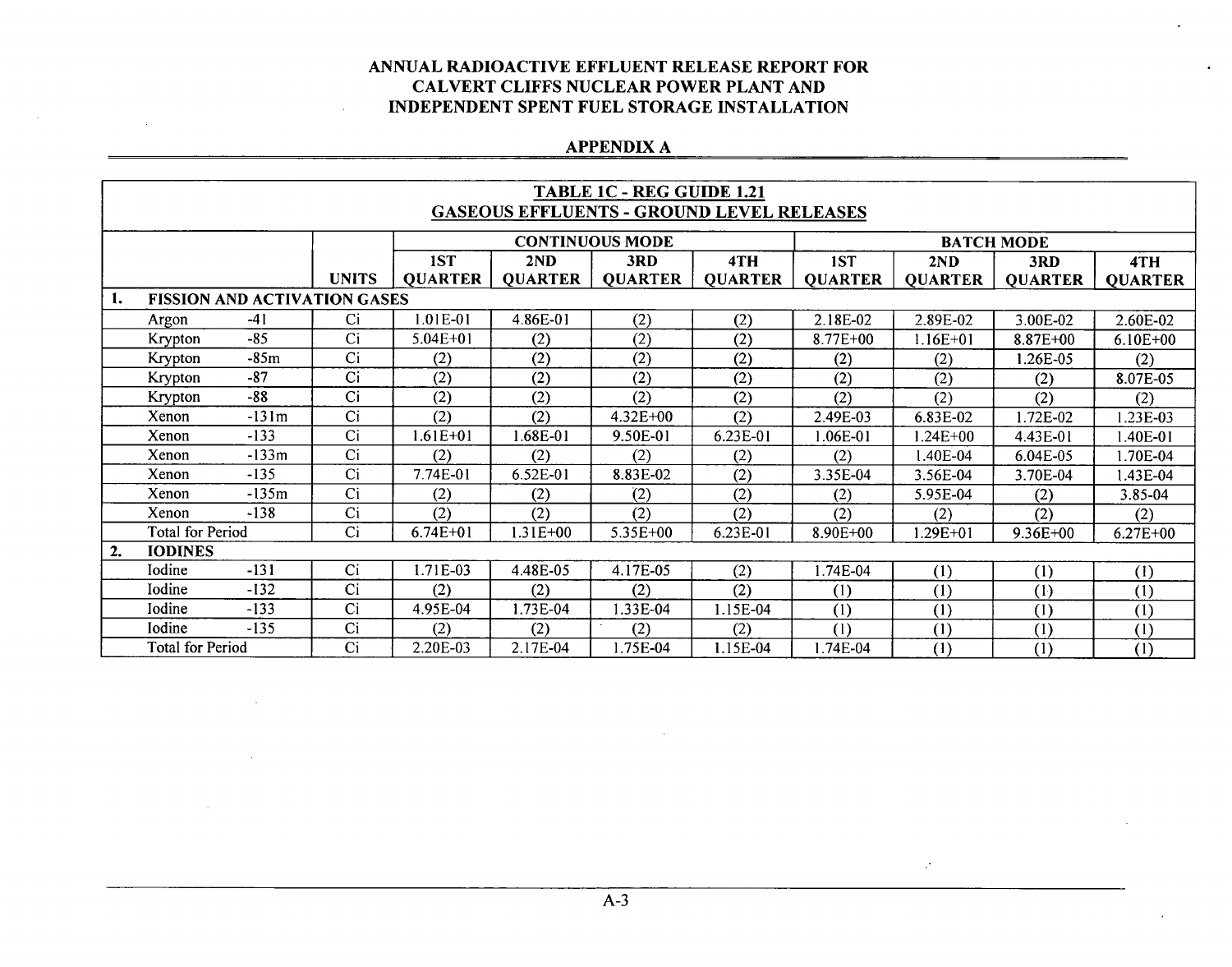# **APPENDIX A**

|           | <b>TABLE 1C - REG GUIDE 1.21</b><br><b>GASEOUS EFFLUENTS - GROUND LEVEL RELEASES</b> |       |                                             |                |                        |                |                |                |                   |                |                |
|-----------|--------------------------------------------------------------------------------------|-------|---------------------------------------------|----------------|------------------------|----------------|----------------|----------------|-------------------|----------------|----------------|
|           |                                                                                      |       |                                             |                |                        |                |                |                |                   |                |                |
|           |                                                                                      |       |                                             |                | <b>CONTINUOUS MODE</b> |                |                |                | <b>BATCH MODE</b> |                |                |
|           |                                                                                      |       |                                             | 1ST            | 2ND                    | 3RD            | 4TH            | 1ST            | 2ND               | 3RD            | 4TH            |
|           |                                                                                      |       | <b>UNITS</b>                                | <b>OUARTER</b> | <b>QUARTER</b>         | <b>QUARTER</b> | QUARTER        | <b>QUARTER</b> | <b>QUARTER</b>    | <b>OUARTER</b> | <b>QUARTER</b> |
| 3.        |                                                                                      |       | <b>PARTICULATES (half life &gt; 8 days)</b> |                |                        |                |                |                |                   |                |                |
|           | Manganese                                                                            | $-54$ | Ci                                          | (2)            | (2)                    | (2)            | (2)            | (1)            | (1)               | (1)            | (1)            |
| Iron      |                                                                                      | $-55$ | Ci                                          | (2)            | (2)                    | (2)            | (2)            | (1)            | (1)               | (1)            | (1)            |
| Iron      |                                                                                      | $-59$ | Ci                                          | (2)            | (2)                    | (2)            | (2)            | (1)            | (1)               | (1)            | (1)            |
| Cobalt    |                                                                                      | $-58$ | Ci                                          | (2)            | (2)                    | (2)            | (2)            | (1)            | (1)               | (1)            | (1)            |
| Cobalt    |                                                                                      | $-60$ | Ci                                          | (2)            | (2)                    | (2)            | (2)            | (1)            | (1)               | (1)            | (1)            |
| Zinc      |                                                                                      | $-65$ | Ci                                          | (2)            | (2)                    | (2)            | (2)            | (1)            | (1)               | (1)            | (1)            |
| Strontium |                                                                                      | $-89$ | Ci                                          | (2)            | (2)                    | (2)            | (2)            | (1)            | (1)               | (1)            | (1)            |
| Strontium |                                                                                      | $-90$ | Ci                                          | (2)            | (2)                    | (2)            | (2)            | (1)            | (1)               | (1)            | (1)            |
|           |                                                                                      |       |                                             |                | <b>CONTINUOUS MODE</b> |                |                |                | <b>BATCH MODE</b> |                |                |
|           |                                                                                      |       |                                             | 1ST            | 2ND                    | 3RD            | 4TH            | 1ST            | 2ND               | 3RD            | 4TH            |
|           |                                                                                      |       | <b>UNITS</b>                                | <b>QUARTER</b> | <b>QUARTER</b>         | <b>QUARTER</b> | <b>QUARTER</b> | <b>QUARTER</b> | <b>QUARTER</b>    | <b>QUARTER</b> | <b>QUARTER</b> |
|           | Molybdenum                                                                           | -99   | Ci                                          | (2)            | (2)                    | (2)            | (2)            | (1)            | (1)               | (1)            | (1)            |
| Cesium    |                                                                                      | 134   | Ci                                          | (2)            | (2)                    | (2)            | (2)            | (1)            | (1)               | (1)            | (1)            |
| Cesium    |                                                                                      | 137   | Ci                                          | (2)            | 1.42E-06               | 2.33E-06       | 2.34E-06       | (1)            | (1)               | (1)            | (1)            |
| Cerium    |                                                                                      | 141   | Ci                                          | (2)            | (2)                    | (2)            | (2)            | (1)            | (1)               | (1)            | (1)            |
| Cerium    |                                                                                      | 144   | Ci                                          | (2)            | (2)                    | (2)            | (2)            | (1)            | (1)               | (1)            | (1)            |
|           | <b>Total For Period</b><br>Ci<br>(2)                                                 |       |                                             |                |                        | 2.33E-06       | 2.34E-06       | (1)            | (1)               | (1)            | (1)            |
| 4.        |                                                                                      |       | <b>GROSS ALPHA RADIOACTIVITY</b>            |                |                        |                |                |                |                   |                |                |
|           |                                                                                      |       | Ci                                          | 4.80E-07       | 6.60E-07               | 8.83E-07       | 1.94E-06       | (1)            | (1)               | (1)            | (1)            |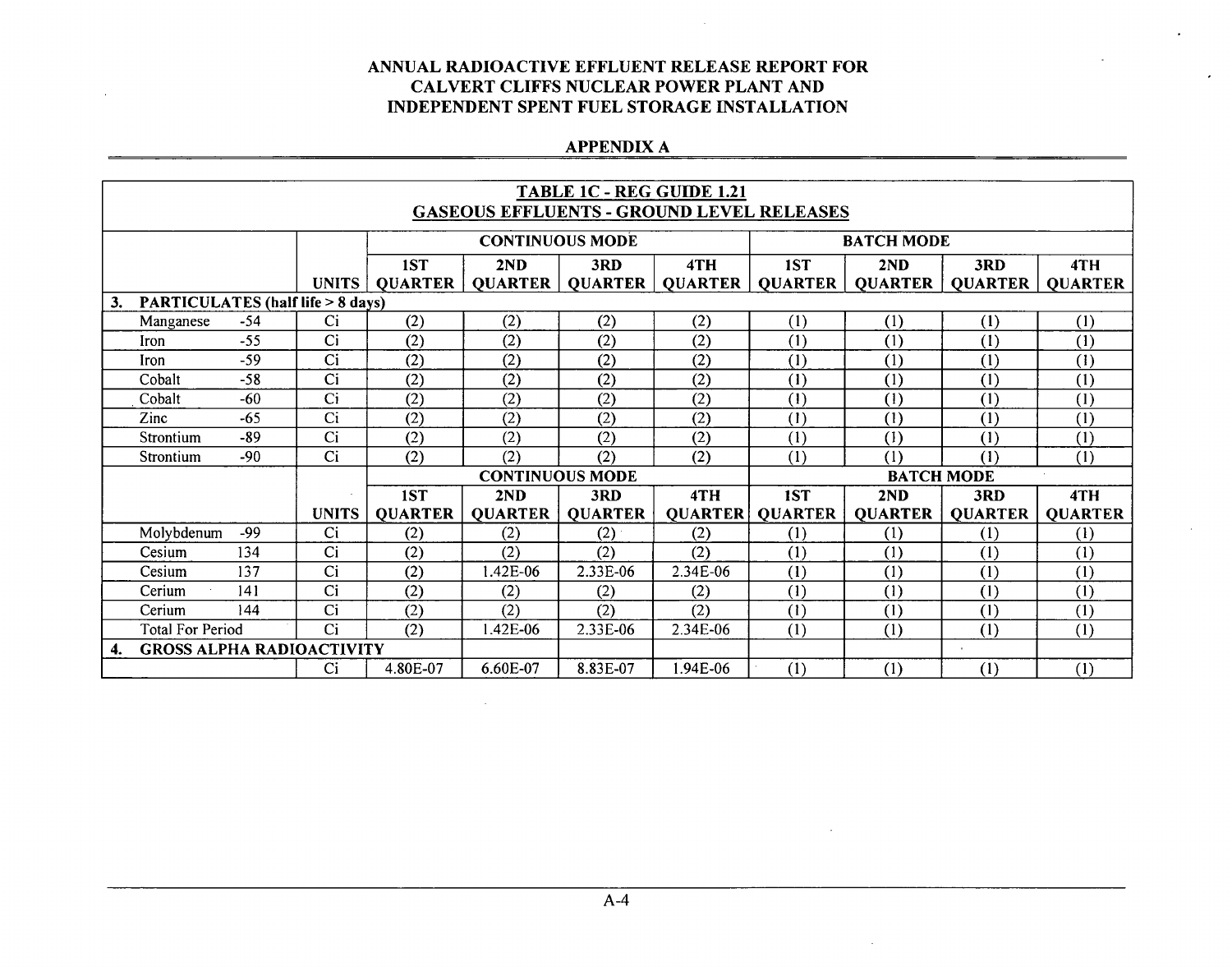# **APPENDIX A**

# **NOTES** TO TABLE **IC**

- (1) lodines and particulates in batch releases are accounted for with the main vent continuous samplers when the release is made through the Plant Main Vent.
- (2) Less than minimum detectable activity which meets the LLD requirements of ODCM Surveillance Requirement 4.11 .2.1.2.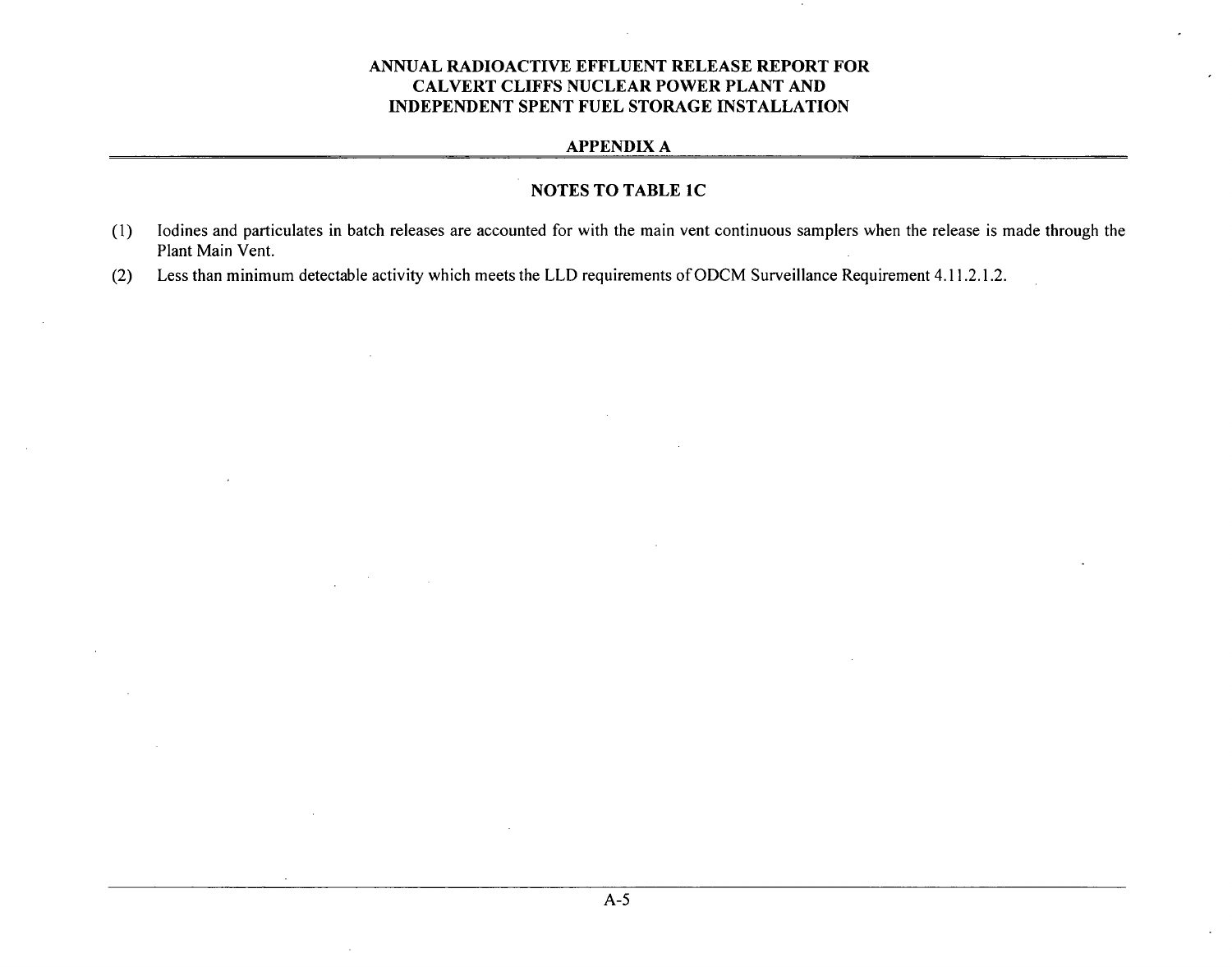# **APPENDIX A**

|                  | TABLE 2A - REG GUIDE 1.21 |                                                     |               |                |                |                |                |                   |  |  |  |
|------------------|---------------------------|-----------------------------------------------------|---------------|----------------|----------------|----------------|----------------|-------------------|--|--|--|
|                  |                           | <b>LIQUID EFFLUENTS - SUMMATION OF ALL RELEASES</b> |               |                |                |                |                |                   |  |  |  |
|                  |                           |                                                     |               | 1ST            | 2ND            | 3RD            | 4TH            | <b>EST. TOTAL</b> |  |  |  |
|                  |                           |                                                     | <b>UNITS</b>  | <b>OUARTER</b> | <b>QUARTER</b> | <b>QUARTER</b> | <b>QUARTER</b> | ERROR, %          |  |  |  |
| A.               |                           | <b>FISSION AND ACTIVATION PRODUCTS</b>              |               |                |                |                |                |                   |  |  |  |
|                  | 1.                        | Total Release (not including tritium, gases,        |               |                |                |                |                |                   |  |  |  |
|                  |                           | alpha)                                              | Ci            | 1.43E-04       | 3.14E-04       | 4.26E-04       | 2.60E-03       | $±1.03E+01$       |  |  |  |
|                  | 2.                        | Average diluted conc. during period                 | µCi/ml        | 5.45E-14       | 1.41E-13       | 1.70E-13       | $1.04E-12$     |                   |  |  |  |
|                  | 3.                        | Percent of ODCM limit (1)                           | %             | 1.50E-03       | 2.53E-03       | 5.85E-03       | 3.89E-03       |                   |  |  |  |
|                  | 4.                        | Percent of ODCM limit (2)                           | $\frac{0}{0}$ | 1.47E-03       | 1.57E-03       | 3.57E-03       | 6.44E-03       |                   |  |  |  |
|                  | 5.                        | Percent of ODCM limit (3)                           | $\%$          | 4.70E-03       | 7.78E-03       | 1.36E-02       | 1.12E-02       |                   |  |  |  |
|                  | 6.                        | Percent of ODCM limit (4)                           | $\frac{0}{0}$ | 4.69E-03       | 4.87E-03       | 8.67E-03       | 2.03E-02       |                   |  |  |  |
| <b>B.</b>        |                           | <b>TRITIUM</b>                                      |               |                |                |                |                |                   |  |  |  |
|                  | l.                        | <b>Total Release</b>                                | Ci            | 2.30E+02       | $1.24E + 02$   | 4.43E+02       | $3.31E+02$     | $±1.03E+01$       |  |  |  |
|                  | 2.                        | Average diluted conc. during period                 | µCi/ml        | 8.75E-08       | 5.58E-08       | 1.77E-07       | 1.33E-07       |                   |  |  |  |
|                  |                           |                                                     |               |                |                |                |                |                   |  |  |  |
|                  |                           |                                                     |               |                |                |                |                |                   |  |  |  |
|                  |                           |                                                     |               | 1ST            | 2ND            | 3RD            | 4TH            | <b>EST. TOTAL</b> |  |  |  |
|                  |                           |                                                     | <b>UNITS</b>  | <b>QUARTER</b> | <b>QUARTER</b> | <b>QUARTER</b> | <b>QUARTER</b> | ERROR, %          |  |  |  |
|                  | 3.                        | Percent of applicable limit (5)                     | $\%$          | 2.92E-03       | 1.86E-03       | 5.90E-03       | 4.43E-03       |                   |  |  |  |
| $\overline{C}$ . |                           | DISSOLVED AND ENTRAINED GASES                       |               |                |                |                |                |                   |  |  |  |
|                  | 1.                        | <b>Total Release</b>                                | Ci            | $1.50E-02(8)$  | 3.47E-06       | 1.05E-03       | 1.69E-03       | $±1.03E+01$       |  |  |  |
|                  | 2.                        | Average diluted conc. during period                 | µCi/ml        | 6.15E-12       | 1.56E-15       | 4.20E-13       | 6.77E-13       |                   |  |  |  |
| D.               |                           | <b>GROSS ALPHA RADIOACTIVITY</b>                    |               |                |                |                |                |                   |  |  |  |
|                  | 1.                        | <b>Total Release</b>                                | Ci            | (6)            | (6)            | (6)            | (6)            | N/A               |  |  |  |
|                  | 2.                        | Average diluted conc. during period                 | $\mu$ Ci/ml   | (6)            | (6)            | (6)            | (6)            |                   |  |  |  |
| E.               |                           | <b>VOLUME OF WASTE RELEASED (prior to dilution)</b> |               |                |                |                |                |                   |  |  |  |
|                  | 1.                        | Volume processed thru radwaste system               | liters        | $9.66E + 07$   | 6.73E+07       | 8.96E+07       | $1.09E + 08$   | $±1.30E+00$       |  |  |  |
| F.               |                           | <b>VOLUME OF DILUTION DURING</b>                    |               |                |                |                |                |                   |  |  |  |
|                  |                           | PERIOD (7)                                          | liters        | $2.63E+12$     | $2.22E+12$     | $2.51E+12$     | $2.49E+12$     | $±1.64E+01$       |  |  |  |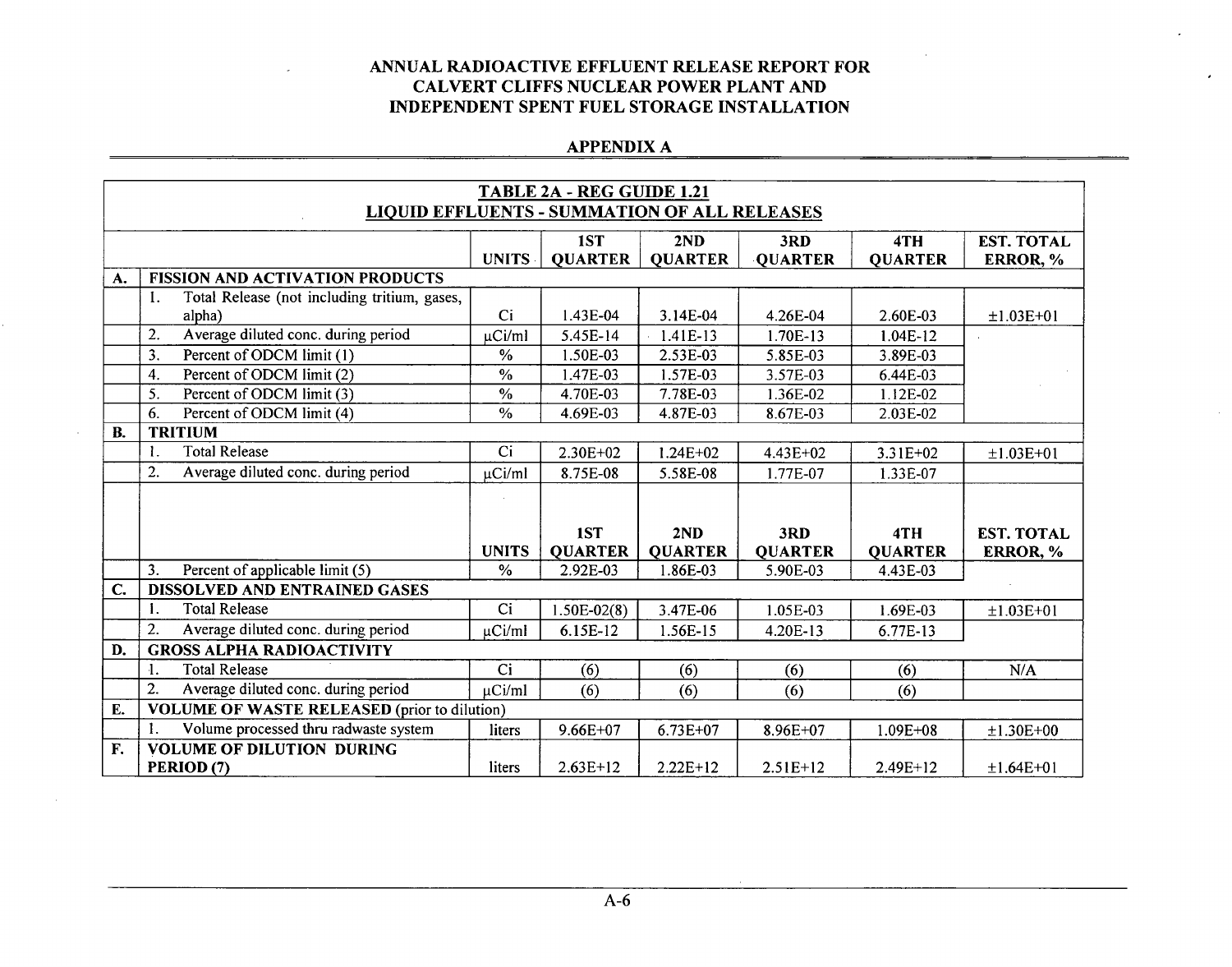#### **APPENDIX A**

# **NOTES** TO TABLE **2A**

- (1) Percent of 1.C.3 Quarterly Organ Dose Limit (10 mrem) to maximum exposed organ
- (2) Percent of I.C.3 Yearly Organ Dose Limit (20 mrem) to maximum exposed organ
- (3) Percent of I.C.3 Quarterly Total Body Dose Limit (3 mrem)
- (4) Percent of I.C.3 Yearly Total Body Dose Limit (6 mrem)
- (5) Limit used is  $3 \times 10^{-3} \mu$ Ci/ml
- $(6)$  Less than minimum detectable activity which meets the LLD requirements of ODCM Surveillance Requirement 4.11.1.1.1.1.
- (7) Includes dilution water used during continuous discharges.
- (8) Liquid releases are higher than normal during Refueling Outage due to noble gases released from failed fuel.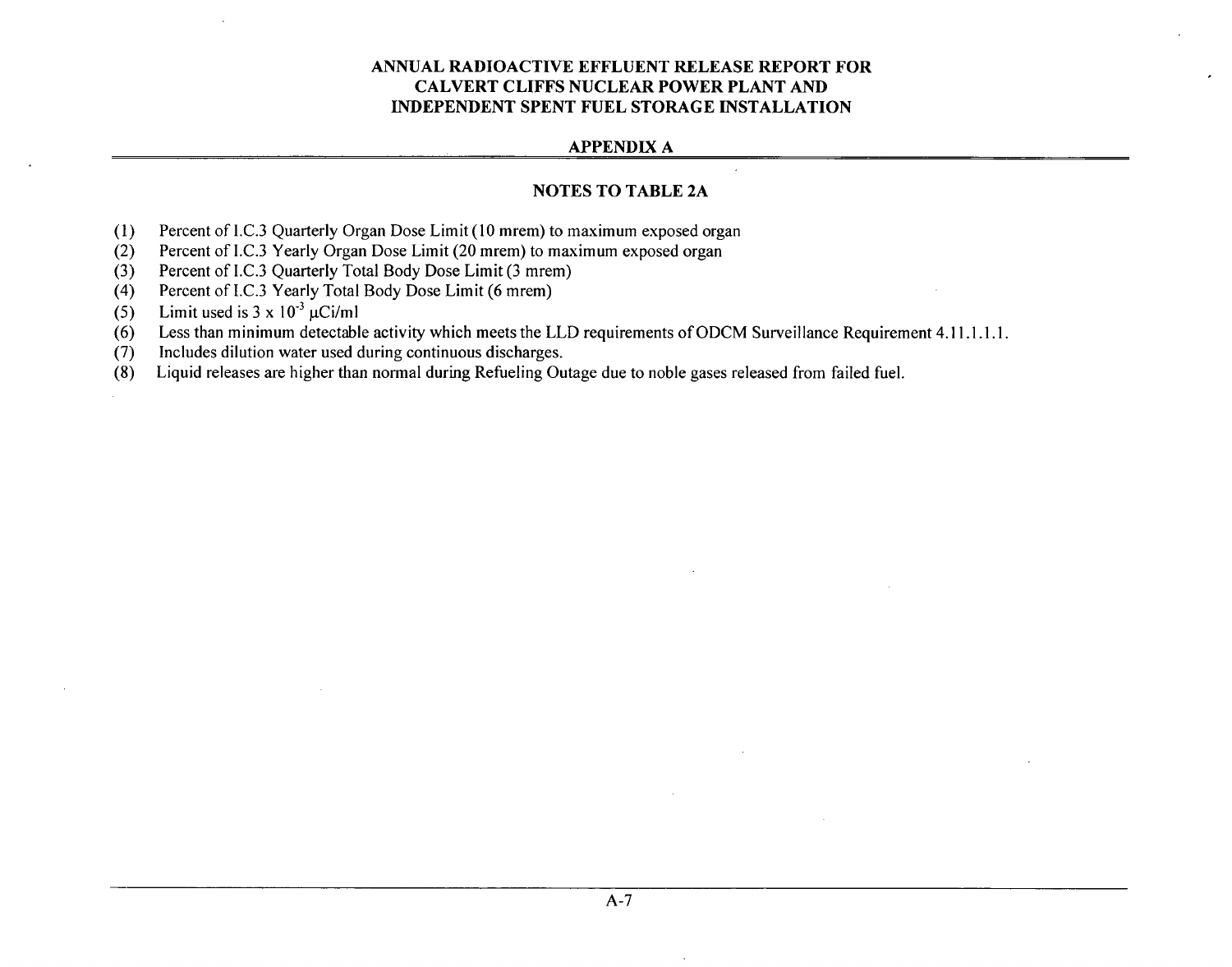# **APPENDIX A**

 $\sim$ 

|                          |                 |                |                | TABLE 2B - REG GUIDE 1.21 |                  |                  |                           |                   |                  |
|--------------------------|-----------------|----------------|----------------|---------------------------|------------------|------------------|---------------------------|-------------------|------------------|
|                          |                 |                |                | <b>LIQUID EFFLUENTS</b>   |                  |                  |                           |                   |                  |
|                          |                 |                |                | <b>CONTINUOUS MODE</b>    |                  |                  |                           | <b>BATCH MODE</b> |                  |
|                          |                 | 1ST            | 2ND            | 3RD                       | 4TH              | 1ST              | 2ND                       | 3RD               | 4TH              |
| <b>NUCLIDES RELEASED</b> | <b>Units</b>    | <b>OUARTER</b> | <b>OUARTER</b> | <b>OUARTER</b>            | <b>OUARTER</b>   | <b>OUARTER</b>   | <b>QUARTER</b>            | <b>OUARTER</b>    | <b>OUARTER</b>   |
| $Bervllium - 7$          | Ci              | (1)            | (1)            | (1)                       | (1)              | (1)              | (1)                       | (1)               | (1)              |
| Sodium $-24$             | $\overline{Ci}$ | (1)            | (1)            | (1)                       | (1)              | (1)              | (1)                       | (1)               | (1)              |
| Chromium - 51            | $\overline{Ci}$ | (1)            | (1)            | (1)                       | (1)              | (1)              | (1)                       | (1)               | (1)              |
| Manganese - 54           | $\overline{Ci}$ | (1)            | (1)            | (1)                       | (1)              | 2.32E-07         | (1)                       | 3.92E-06          | 2.90E-06         |
| $\text{Iron} - 55$       | $\overline{Ci}$ | (2)            | (2)            | (2)                       | (2)              | (1)              | (1)                       | (1)               | 1.11E-03         |
| $Cobalt - 57$            | $\overline{Ci}$ | (1)            | (1)            | (1)                       | (1)              | (1)              | (1)                       | (1)               | (1)              |
| $Cobalt - 58$            | $\overline{Ci}$ | (1)            | (1)            | (1)                       | (1)              | 2.91E-05         | 4.61E-05                  | 2.40E-05          | 2.87E-05         |
| $Iron-59$                | Ci              | (1)            | (1)            | (1)                       | (1)              | (1)              | 1.45E-06                  | (1)               | (1)              |
| $\text{Cobalt} - 60$     | $\overline{Ci}$ | (1)            | (1)            | (1)                       | (1)              | 2.03E-05         | 1.23E-04                  | 4.41E-05          | 3.74E-04         |
| Nickel-63                | $\overline{ci}$ | (1)            | (1)            | (1)                       | (1)              | (1)              | (1)                       | (1)               | 7.22E-04         |
| $\text{Zinc}-65$         | $\overline{Ci}$ | (1)            | (1)            | (1)                       | (1)              | (1)              | $\overline{(1)}$          | (1)               | (1)              |
| Strontium - 89           | $\overline{Ci}$ | (1)            | (1)            | (1)                       | (1)              | (1)              | (1)                       | (1)               | (1)              |
| Strontium - 90           | $\overline{Ci}$ | (1)            | (1)            | (1)                       | (1)              | (1)              | (1)                       | (1)               | $\overline{(1)}$ |
| Strontium $-91$          | Ci              | (1)            | (1)            | (1)                       | (1)              | $\overline{(1)}$ | (1)                       | (1)               | (1)              |
| Strontium - 92           | C <sub>i</sub>  | (1)            | (1)            | (1)                       | (1)              | (1)              | (1)                       | (1)               | (1)              |
| Niobium - 95             | $\overline{ci}$ | (1)            | (1)            | (1)                       | (1)              | (1)              | (1)                       | (1)               | 1.29E-06         |
| Zirconium - 95 ·         | $\overline{Ci}$ | (1)            | (1)            | (1)                       | (1)              | (1)              | (1)                       | (1)               | (1)              |
| Niobium - 97             | Ci              | (1)            | (1)            | (1)                       | (1)              | (1)              | (1)                       | (1)               | (1)              |
| Zirconium - 97           | $\overline{Ci}$ | (1)            | (1)            | (1)                       | (1)              | (1)              | (1)                       | (1)               | (1)              |
| Molybdenum - 99          | $\overline{Ci}$ | (1)            | (1)            | (1)                       | (1)              | (1)              | (1)                       | (1)               | (1)              |
| Technetium - 99m         | $\overline{Ci}$ | (1)            | (1)            | (1)                       | (1)              | (1)              | (1)                       | (1)               | (1)              |
| Ruthenium - 103          | $\overline{Ci}$ | (1)            | (1)            | (1)                       | (1)              | (1)              | $\overline{(\mathbf{1})}$ | (1)               | $\overline{(1)}$ |
| Rhodium - 105            | $\overline{Ci}$ | $\overline{1}$ | (1)            | $\overline{(1)}$          | $\overline{(1)}$ | (1)              | $\overline{(1)}$          | $\overline{(1)}$  | $\overline{(1)}$ |
| Ruthenium - 105          | $\overline{Ci}$ | (1)            | (1)            | (1)                       | (1)              | (1)              | (1)                       | (1)               | (1)              |
| Silver - 110m            | Ci              | (1)            | (1)            | (1)                       | (1)              | (1)              | (1)                       | (1)               | (1)              |
| $Tin - 113$              | $\overline{Ci}$ | (1)            | (1)            | $\overline{(1)}$          | (1)              | (1)              | (1)                       | (1)               | (1)              |
| $Tin - 117m$             | $\overline{Ci}$ | (1)            | (1)            | (1)                       | (1)              | (1)              | (1)                       | (1)               | (1)              |
| Antimony - 122           | Ci              | (1)            | (1)            | (1)                       | (1)              | (1)              | (1)                       | (1)               | (1)              |
| Antimony - 124           | $\overline{Ci}$ | (1)            | (1)            | (1)                       | (1)              | (1)              | (1)                       | (1)               | (1)              |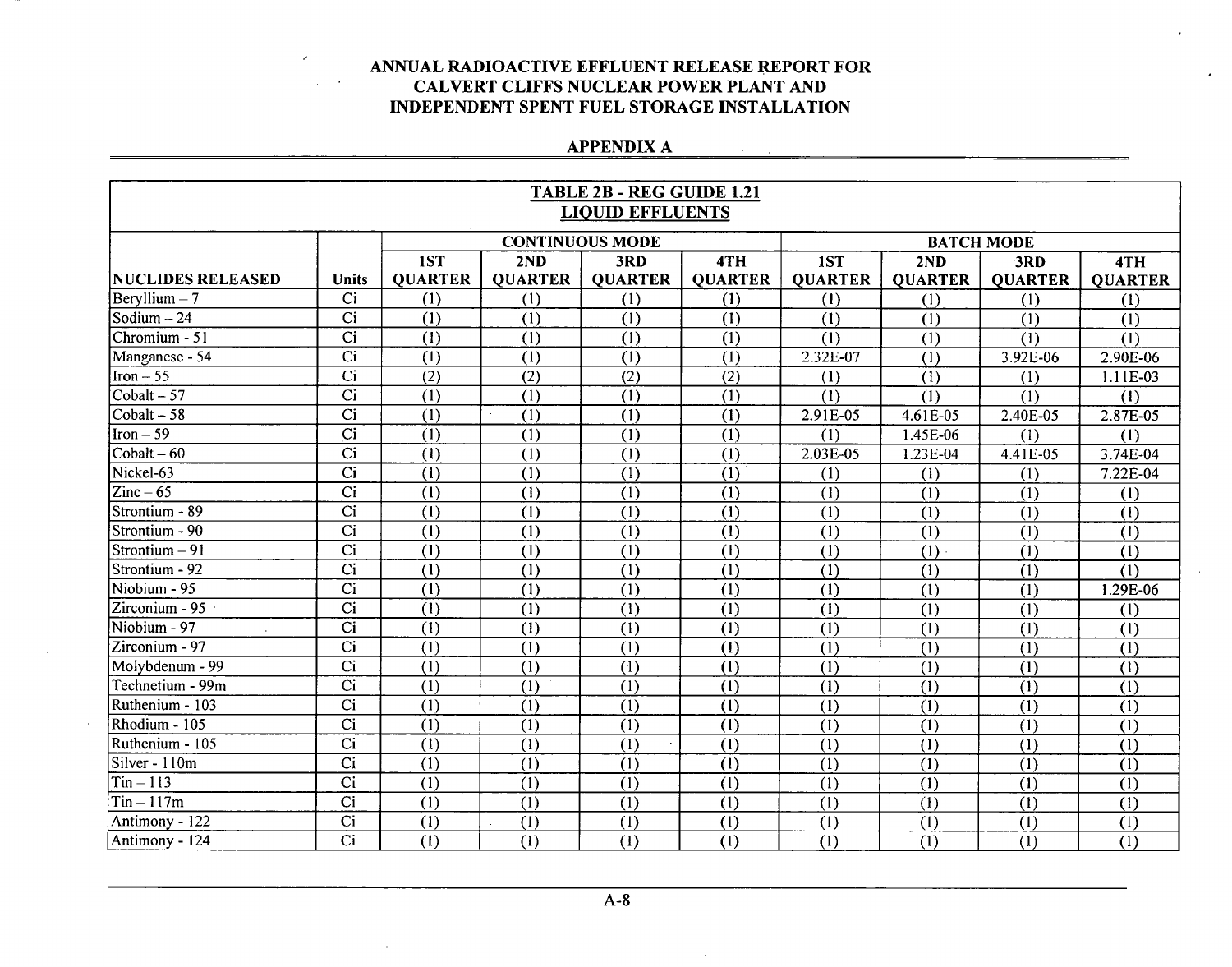# **APPENDIX A**

|                          | TABLE 2B - REG GUIDE 1.21<br><b>LIOUID EFFLUENTS</b> |                |                         |                           |                |                |                  |                   |                           |  |  |
|--------------------------|------------------------------------------------------|----------------|-------------------------|---------------------------|----------------|----------------|------------------|-------------------|---------------------------|--|--|
|                          |                                                      |                |                         | <b>CONTINUOUS MODE</b>    |                |                |                  | <b>BATCH MODE</b> |                           |  |  |
|                          |                                                      | 1ST            | 2ND                     | 3RD                       | 4TH            | 1ST            | 2ND              | 3RD               | 4TH                       |  |  |
| <b>NUCLIDES RELEASED</b> | <b>Units</b>                                         | <b>QUARTER</b> | <b>QUARTER</b>          | <b>QUARTER</b>            | <b>QUARTER</b> | <b>QUARTER</b> | <b>QUARTER</b>   | <b>QUARTER</b>    | <b>QUARTER</b>            |  |  |
| Antimony - 125           | Ci                                                   | (1)            | (1)                     | (1)                       | (1)            | 4.43E-07       | (1)              | 2.71E-06          | 9.84E-05                  |  |  |
| Tellurium - 125m         | Ci                                                   | (1)            | (1)                     | (1)                       | (1)            | (1)            | (1)              | (1)               | (1)                       |  |  |
| Tellurium - 132          | Ci                                                   | (1)            | (1)                     | (1)                       | (1)            | (1)            | (1)              | (1)               | (1)                       |  |  |
| Iodine - 131             | Ci                                                   | (1)            | (1)                     | (1)                       | (1)            | 2.96E-07       | (1)              | (1)               | 1.08E-06                  |  |  |
| Iodine - $132$           | Ci                                                   | (1)            | (1)                     | (1)                       | (1)            | (1)            | (1)              | (1)               | (1)                       |  |  |
| Iodine $-133$            | $\overline{Ci}$                                      | (1)            | (1)                     | (1)                       | (1)            | (1)            | (1)              | (1)               | (1)                       |  |  |
| Iodine $-135$            | Ci                                                   | (1)            | (1)                     | (1)                       | (1)            | (1)            | (1)              | (1)               | (1)                       |  |  |
| $Cesium - 134$           | $\overline{Ci}$                                      | (1)            | (1)                     | (1)                       | (1)            | 4.29E-07       | 2.86E-06         | 5.21E-05          | 1.71E-05                  |  |  |
| $Cesium - 136$           | Ci                                                   | (1)            | (1)                     | $\overline{(\mathbf{1})}$ | (1)            | (1)            | (1)              | (1)               | (1)                       |  |  |
| $Cesium - 137$           | $\overline{Ci}$                                      | (1)            | (1)                     | (1)                       | (1)            | 9.24E-05       | 1.41E-04         | 2.99E-04          | 2.37E-04                  |  |  |
| Barium - 140             | Ci                                                   | (1)            | (1)                     | (1)                       | (1)            | (1)            | (1)              | (1)               | (1)                       |  |  |
| Lanthanum - 140          | $\overline{Ci}$                                      | (1)            | (1)                     | (1)                       | (1)            | 1.05E-07       | (1)              | (1)               | (1)                       |  |  |
| Cerium – 144             | Ci                                                   | (1)            | (1)                     | (1)                       | (1)            | (1)            | $\overline{(1)}$ | (1)               | $\overline{(\mathbf{l})}$ |  |  |
| Europium - 154           | Ci                                                   | (1)            | (1)                     | (1)                       | (1)            | (1)            | (1)              | (1)               | (1)                       |  |  |
| Europium - 155           | Ci                                                   | (1)            | (1)                     | (1)                       | (1)            | (1)            | (1)              | (1)               | (1)                       |  |  |
| Tungsten $-187$          | Ci                                                   | (1)            | (1)                     | (1)                       | (1)            | (1)            | (1)              | (1)               | (1)                       |  |  |
| <b>Total For Period</b>  | $\overline{Ci}$                                      | $\overline{1}$ | $\overline{(\text{1})}$ | $\overline{(1)}$          | (1)            | 1.60E-04       | 3.14E-04         | 4.26E-04          | 3.02E-03                  |  |  |
| Tritium                  | Ci                                                   | 9.81E-02       | 6.47E-02                | 1.01E-01                  | 6.29E-02       | 2.30E+02       | $1.24E + 02$     | 4.43E+02          | $3.31E + 02$              |  |  |
|                          |                                                      |                |                         |                           |                |                |                  |                   |                           |  |  |
| $Krypton-85$             | $\overline{Ci}$                                      | (1)            | (1)                     | (1)                       | (1)            | 2.99E-03       | (1)              | (1)               | (1)                       |  |  |
| Xenon - 131m             | $\overline{Ci}$                                      | (1)            | (1)                     | $\overline{(1)}$          | (1)            | 4.12E-04       | $\overline{(1)}$ | (1)               | $\overline{\mathcal{L}}$  |  |  |
| $Xenon - 133$            | $\overline{Ci}$                                      | (1)            | (1)                     | (1)                       | (1)            | 1.15E-02       | 3.47E-06         | 1.03E-03          | 1.69E-03                  |  |  |
| $Xenon - 133m$           | Ci                                                   | (1)            | (1)                     | (1)                       | (1)            | 9.91E-05       | (1)              | (1)               | (1)                       |  |  |
| $Xenon - 135$            | $\overline{ci}$                                      | (1)            | (1)                     | (1)                       | (1)            | 1.84E-05       | (1)              | 2.65E-05          | (1)                       |  |  |
| <b>Total For Period</b>  | Ci                                                   | $\overline{1}$ | (1)                     | $\overline{(1)}$          | (1)            | 1.50E-02       | 3.47E-06         | 1.05E-03          | 1.69E-03                  |  |  |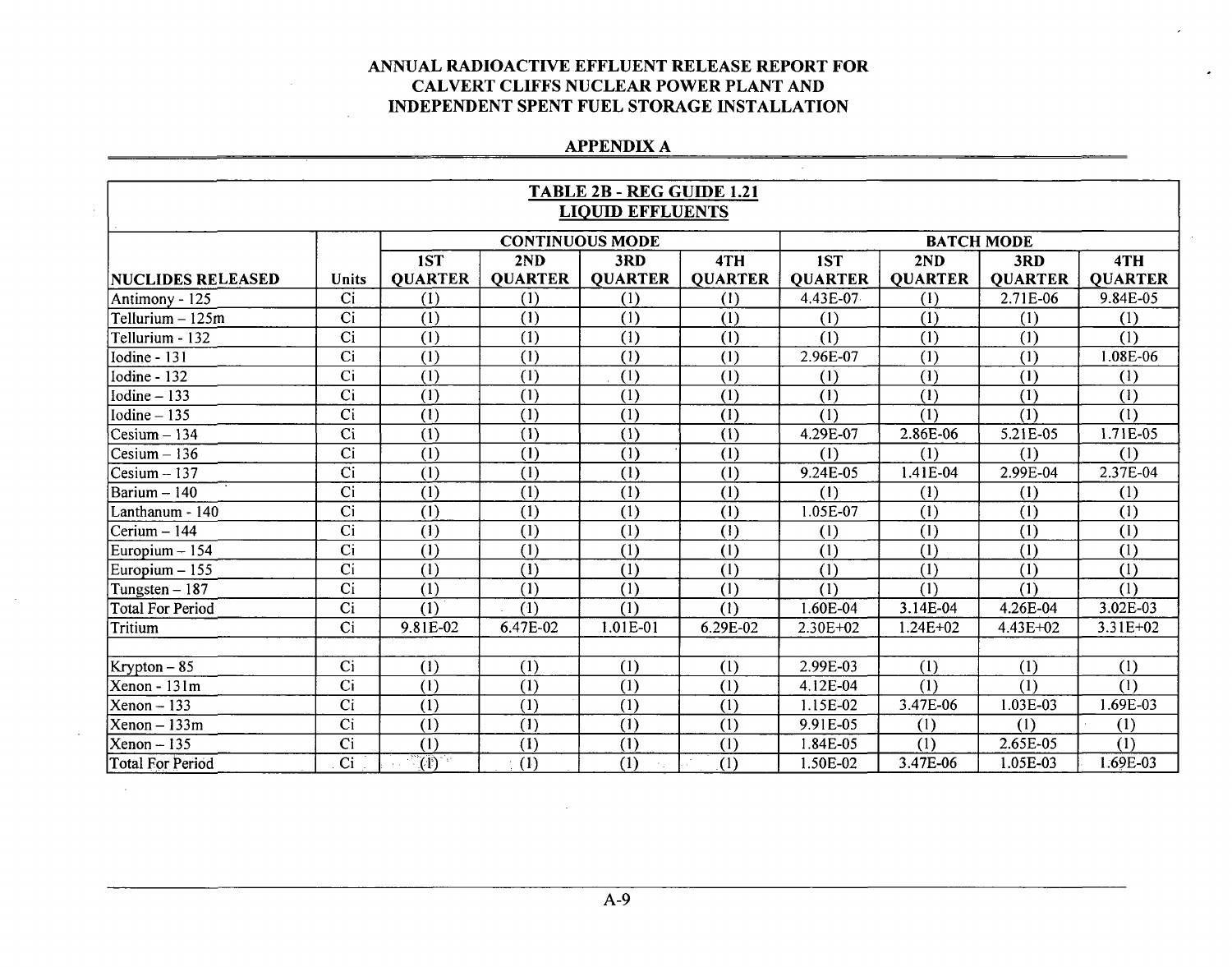# **APPENDIX A**

# **NOTES** TO TABLE 2B

- (1) Less than minimum detectable activity which meets the LLD requirements of ODCM Surveillance Requirement 4.11.1.1.1.
- (2) Continuous mode effluents are not analyzed for Fe-55.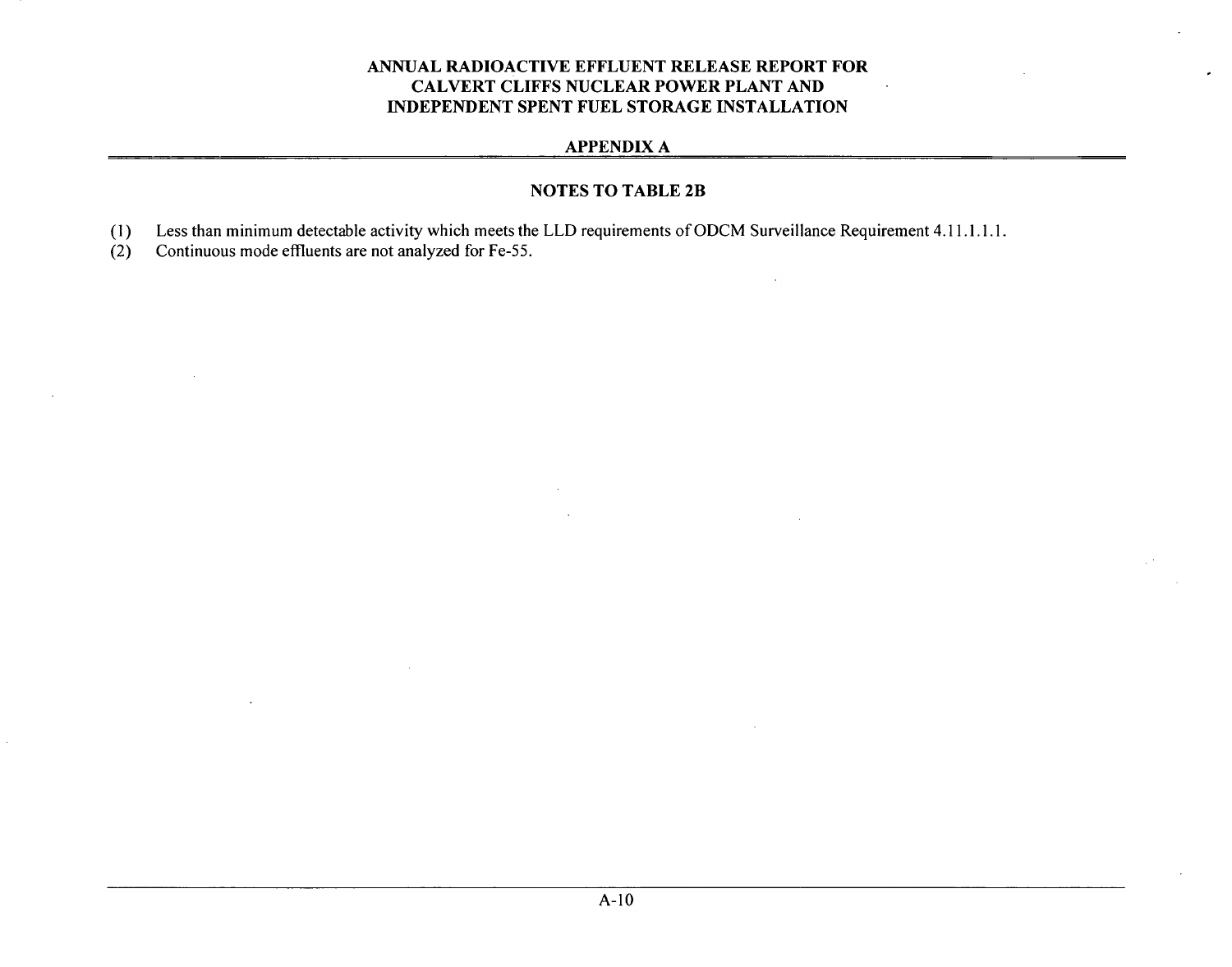#### **APPENDIX A**

# **SOLID** WASTE **AND** IRRADIATED **FUEL SHIPMENTS A. SOLID** WASTE **SHIPPED OFFSITE** FOR BURIAL OR **DISPOSAL (NOT** IRRADIATED **FUEL)**

| 1. Type of Waste |                                        | <b>Units</b>   | 12-Month Period | Est. Total Error % |
|------------------|----------------------------------------|----------------|-----------------|--------------------|
| a)               | <b>Spent resins, Filters</b>           | m              | $9.63E + 00$    | 25%                |
|                  |                                        |                | $4.83E+02$      |                    |
| b)               | Dry compressible                       | m              | $1.74E + 03$    | 25%                |
|                  | waste, contaminated<br>equipment, etc. | Ci             | $2.51E+00$      |                    |
|                  |                                        |                |                 |                    |
| $\mathbf{c})$    | Irradiated components,                 | m <sub>1</sub> | $0.00E-00$      | N/A                |
|                  | control rods, etc.                     | Ci             | $0.00E + 00$    |                    |
| $\mathbf{d}$     | Other (cartridge filters,              | m <sup>3</sup> | $3.51E + 01$    | 25%                |
|                  | misc. dry                              | Ci             | $3.36E + 00$    |                    |
|                  | compressible, Oil)                     |                |                 |                    |
| $\epsilon$       | Solidification agent or                | m              | N/A             | N/A                |
|                  | absorbent                              |                |                 |                    |

Volume shipped represents waste generated prior to offsite volume reduction.

### 2. Estimate of Major Nuclides (By Type of Waste - Only nuclides >LLD and >1 % are reported)

| a) | Fe-55    | $9.6\%$ |
|----|----------|---------|
|    | Co-60    | 4.2%    |
|    | $Ni-63$  | 57.3%   |
|    | $Cs-134$ | $8.1\%$ |
|    | $Cs-137$ | 18.8%   |
|    |          |         |

b) Fe-55 41.0% Co-58 14.7% Co-60 9.5% Ni-63 28.0%<br>Cs-134 1.1%  $Cs-134$ c) N/A

| d) | Cr-51   | 5.9%    |
|----|---------|---------|
|    | $Mn-54$ | $1.0\%$ |
|    | Fe-55   | 19.1%   |
|    | $Co-58$ | 25.9%   |
|    | Co-60   | 14.7%   |
|    | Ni-63   | 29.7%   |